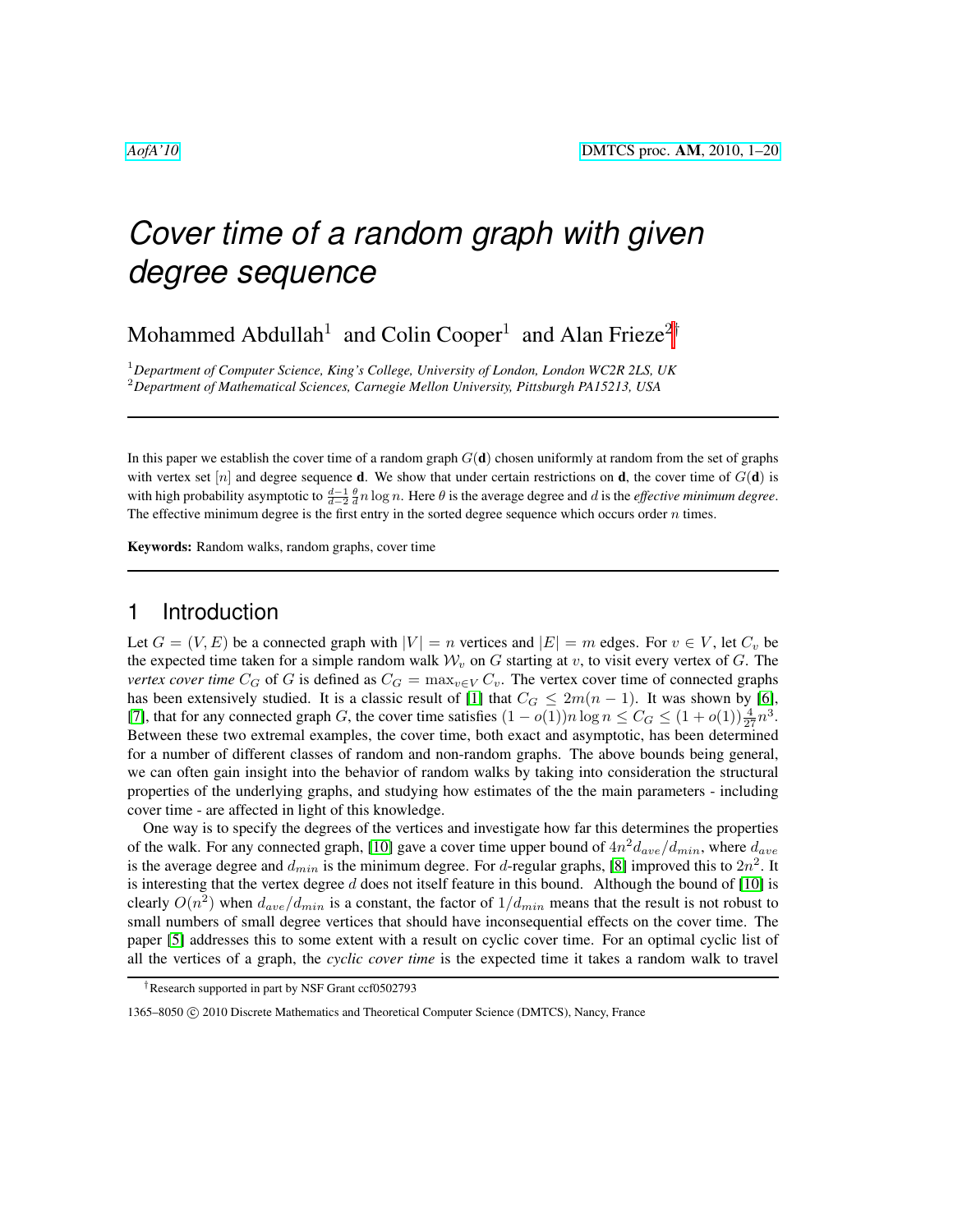from vertex to vertex along the list, until it completes a full cycle. This is obviously an upper bound on the cover time. The paper [\[5\]](#page-10-1) show that the cyclic cover time for a graph is  $\Theta(n^2 d_{ave}(d^{-1})_{ave})$ , where  $(d^{-1})_{ave}$  is the average of the inverse of the degrees. Note, in the case of a graph where the sets of vertices of degree d and  $\Delta >> d$  each each make up a constant proportion of the total number of vertices, we get  $n^2 d_{ave}(d^{-1})_{ave} = \Omega(n^2 \Delta/d)$ 

In this paper we extend the above results by studying the cover time of random graphs  $G(d)$  picked uniformly at random (uar) from the set  $\mathcal{G}(\mathbf{d})$  of simple graphs with vertex set  $V = [n]$  and degree sequence  $\mathbf{d} = (d_1, d_2, \dots, d_n)$ . We make the following definitions: Let  $V_i = \{i \in V : d_i = j\}$  and let  $n_i = |V_i|$ . Let  $\sum_{i=1}^{n} d_i = 2m$  and let  $\theta = 2m/n$  be the average degree.

It seems reasonable to ask how the various entries in the degree sequence affect the cover time. In particular, how much does the cover time depend on the vertices of low degree, and how much on the average degree of the graph? In fact, as in [\[5\]](#page-10-1), both parameters play a part, as is shown in Theorem [1.](#page-1-0)

Immediately on fixing the degree sequence,  $\mathbf{d}$ , some definitional problems arise, as e.g. there may be just a few low degree vertices spread over a wide range. To get round this, we define an *absolute* minimum degree  $\delta$ , and an *effective* minimum degree d. The effective minimum degree is the first entry in the sorted degree sequence which occurs order  $n$  times. We fix the minimum degree at 3 to ensure the graph is connected (whp). Between the minimum degree, and the effective minimum degree, we place an upper bound on the number  $n_i$  of vertices of degree i. The bound we choose of  $n_i = O(n^{ci/d})$ , is not as arbitrary as it looks. Certainly when  $c = d/(d-1)$ , the effective minimum degree drops below d, so clearly there is some  $c < d/(d-1)$  which is critical. Finally, we make some constraints on the average degree and upper tail of the degree sequence, to ensure simple graphs occur with high enough probability in the configuration model. Thus we are left with the following list of conditions.

Let  $0 < \alpha < 1$  be constant,  $0 < c < 1/8$  be constant and let d be a positive integer. Let  $\gamma \to \infty$  with  $n.$  We suppose the degree sequence **d** satisfies the following conditions:

- (i) Average degree  $\theta = o(\sqrt{\log n})$ .
- (ii) Minimum degree  $\delta \geq 3$ .
- (iii) For  $\delta \leq i < d$ ,  $n_i = O(n^{ci/d})$ .
- (iv)  $n_d = \alpha n + o(n)$ . We call d the *effective minimum degree*.
- (v) Maximum degree  $\Delta = O(n^{c(d-1)/d})$ .

**(vi)** Upper tail size 
$$
\sum_{j=\gamma\theta}^{\Delta} n_j = O(\Delta)
$$
.

<span id="page-1-0"></span>We call a degree sequence **d** which satisfies conditions (i)–(vi) *nice*, and apply the same adjective to  $\mathcal{G}(\mathbf{d})$ .

**Theorem 1** Let  $G(d)$  be chosen **uar** from  $G(d)$ , where **d** is nice. Then **whp** 

$$
C(G(\boldsymbol{d})) \sim \frac{d-1}{d-2} \frac{\theta}{d} n \log n.
$$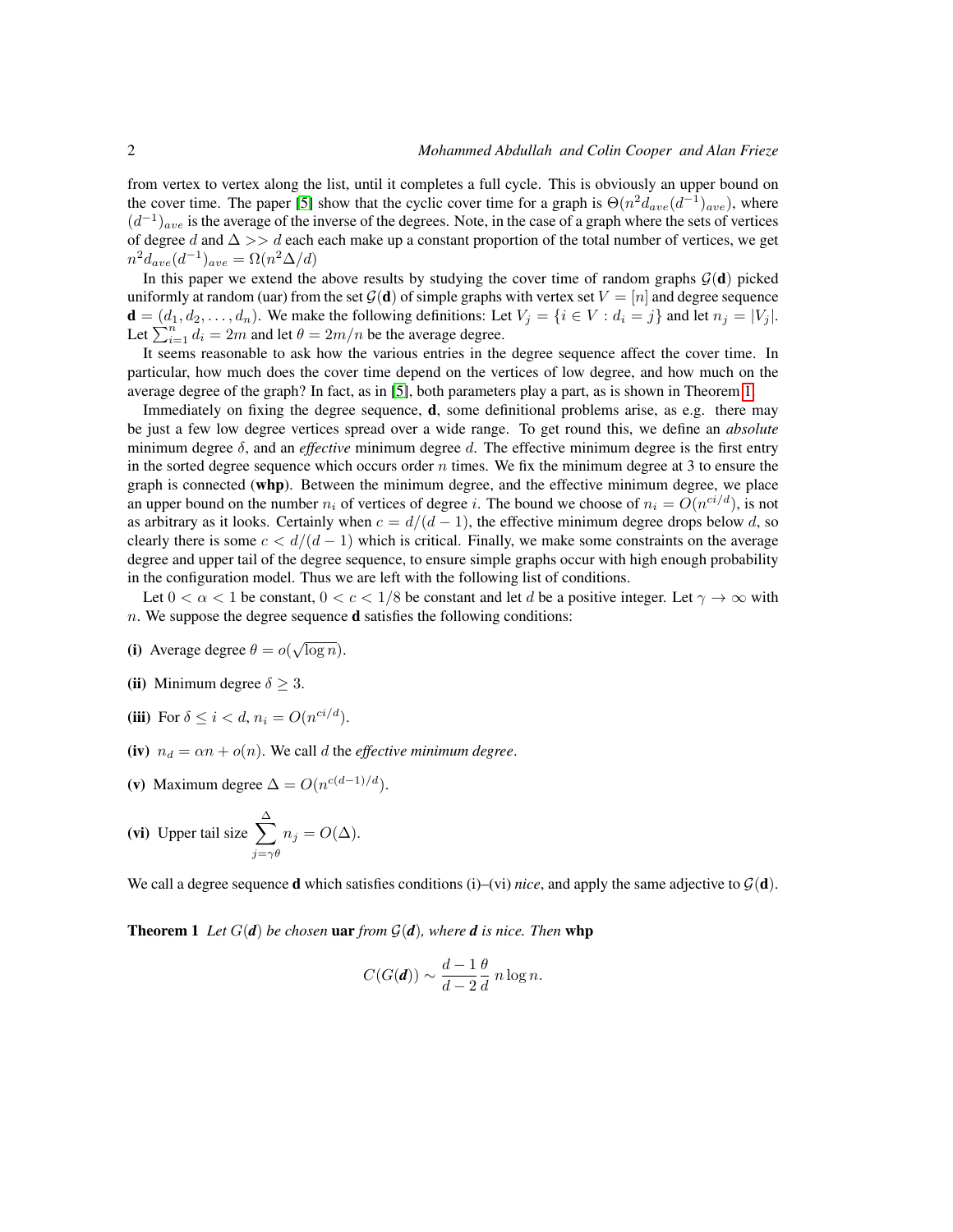We note that if  $d \sim \theta$ , i.e. the graph is pseudo-regular, then

$$
C(G) \sim \frac{d-1}{d-2} n \log n,
$$

which extends the result of [\[3\]](#page-10-2) for random  $d$ -regular graphs.

### *Structure of the paper*

The proof of Theorem [1](#page-1-0) is based on an application of [\(5\)](#page-3-0) below. Put simply, [\(5\)](#page-3-0) says that, if we ignore which vertices the random walk visits during the mixing time, the probability a vertex  $v$  is not visited by step t is asymptotic to  $\exp(-\pi_v t/R_v)$ . Here  $\pi_v = d(v)/2m$  and  $R_v$  is the expected number of returns to v during the mixing time, for a walk starting at v. We estimate  $R<sub>v</sub>$  in Section [4,](#page-7-0) and describe and prove the required whp graph properties in Section [3.](#page-3-1) The proof that [\(5\)](#page-3-0) is valid whp for  $\mathcal{G}(\mathbf{d})$  is similar to proofs in earlier papers and is given in the Appendix. The cover time  $C(G)$  is established as follows in Section [5.](#page-8-0) Firstly a general upper bound is proved in Section [5.1.](#page-8-1) In Section [5.2](#page-9-0) a lower bound is determined by the set of vertices S which maximize  $\sum_{v \in S} \exp(-\pi_v t/R_v)$ .

# 2 Estimating first visit probabilities

#### Convergence of the random walk

In this section G denotes a fixed connected graph with n vertices. A random walk  $W_u$  is started from a vertex u. Let  $W_u(t)$  be the vertex reached at step t, let P be the matrix of transition probabilities of the walk and let  $P_u^{(t)}(v) = \text{Pr}(W_u(t) = v)$ . We assume that the random walk  $W_u$  on D is ergodic with stationary distribution  $\pi$ , where  $\pi_v = d(v)/(2m)$ , and  $d(v)$  is the degree of vertex v.

Let

<span id="page-2-1"></span>
$$
d(t) = \max_{u,x \in V} |P_u^{(t)}(x) - \pi_x|,
$$

and let T be a positive integer such that for  $t \geq T$ 

$$
\max_{u,x \in V} |P_u^{(t)}(x) - \pi_x| \le n^{-3}.
$$
 (1)

Fix two vertices u, v. Considering the walk  $W_v$ , starting at v, let  $r_t = \text{Pr}(W_v(t) = v)$  be the probability that this walk returns to v at step  $t = 0, 1, \dots$ . Let

<span id="page-2-0"></span>
$$
R_T(z) = \sum_{j=0}^{T-1} r_j z^j
$$
 (2)

and

$$
\lambda = \frac{1}{KT} \tag{3}
$$

for a sufficiently large constant  $K$ .

For  $t \geq T$  let  $A_v(t)$  be the event that  $W_u$  does not visit v in steps  $T, T + 1, \ldots, t$ .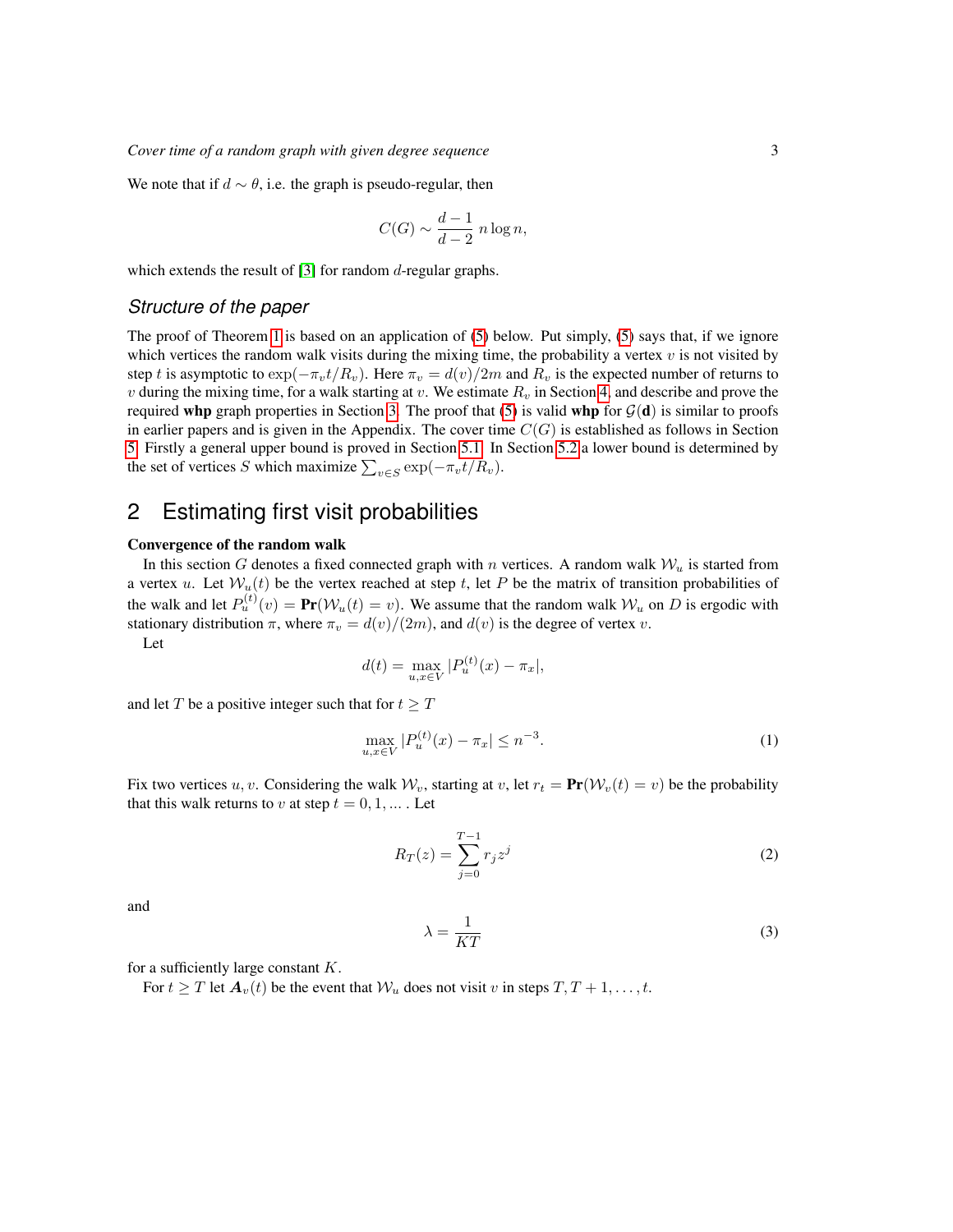<span id="page-3-4"></span>Lemma 2 *Suppose that*

(a) *For some constant*  $\psi > 0$ *, we have* 

$$
\min_{|z| \le 1+\lambda} |R_T(z)| \ge \psi.
$$

**(b)**  $T^2 \pi_v = o(1)$  and  $T \pi_v = \Omega(n^{-2})$  for all  $v \in V$ .

<span id="page-3-5"></span>*There exists*

$$
p_v = \frac{\pi_v}{R_v(1 + O(T\pi_v))},\tag{4}
$$

*where*

<span id="page-3-0"></span>
$$
R_v = R_T(1)
$$

*is from [\(2\)](#page-2-0), such that for all*  $v \in V$  *and*  $t \geq T$ *,* 

$$
\mathbf{Pr}(\mathbf{A}_v(t)) = \frac{(1 + O(T\pi_v))}{(1 + p_v)^t} + O(T^2 \pi_v e^{-\lambda t/2}).
$$
\n(5)

# <span id="page-3-1"></span>3 Required graph properties

#### *3.1 Mixing time*

Given a graph G, the *conductance*  $\Phi(G)$  of a random walk  $W_u$  on G is defined by

$$
\Phi(G) = \min_{\pi(S) \le 1/2} \frac{e(S : \overline{S})}{d(S)}
$$

where  $d(S) = \sum_{i \in S} d_i$ , and  $e(A : B)$  denotes the number of edges with one endpoint in A and the other in  $B$ . The lemma below follows from Lemma [10](#page-12-0) of the Appendix by applying  $(8)$ .

**Lemma 3** Let **d** be a nice degree sequence and let  $G(d)$  be chosen uniformly at random from the  $G(d)$ , *then* whp

<span id="page-3-3"></span><span id="page-3-2"></span>
$$
\Phi(G) \geq 0.01.
$$

Note that  $\Phi(G) \ge 0.01$  in Lemma [3](#page-3-2) implies  $G(\mathbf{d})$  is connected.

We note a result from Sinclair [\[11\]](#page-11-4), that

$$
|P_u^{(t)}(x) - \pi_x| \le (\pi_x/\pi_u)^{1/2} (1 - \Phi^2/2)^t.
$$
 (6)

Referring to Lemma [3](#page-3-2) and [\(6\)](#page-3-3), if we choose A sufficiently large and

$$
T = A \log n \tag{7}
$$

then [\(1\)](#page-2-1) holds.

There is a technical point here. The result [\(6\)](#page-3-3) assumes that the walk is lazy. A lazy walk moves to a neighbour with probability 1/2 at any step. This assumption halves the conductance. Asymptotically, the cover time, and the value of  $R_T(1)$  are also doubled. Otherwise, the lazy assumption has a negligible effect on the analysis. We will ignore this assumption for the rest of the paper, and continue as though there are no lazy steps.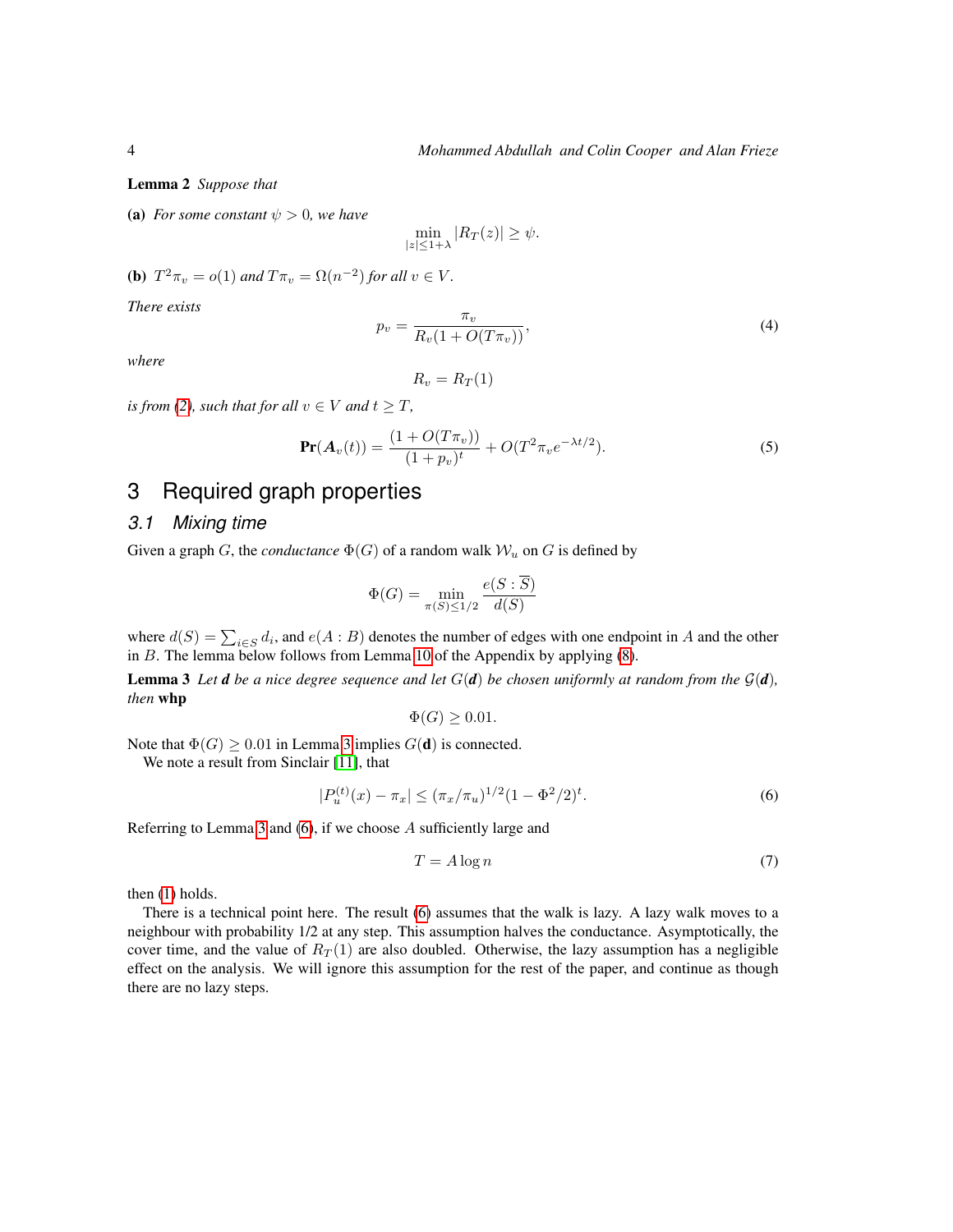### *3.2 Structural properties of* G(*d*)

We make our calculations in the configuration model, see Bollobás [\[2\]](#page-10-3). Let  $W = [2m]$  be our set of *configuration points* and let  $W_i = [d_1 + \cdots + d_{i-1} + 1, d_1 + \cdots + d_i], i \in [n]$ , partition W. The function  $\phi: W \to [n]$  is defined by  $w \in W_{\phi(w)}$ . Given a pairing F (i.e. a partition of W into m pairs) we obtain a (multi-)graph  $G_F$  with vertex set [n] and an edge  $(\phi(u), \phi(v))$  for each  $\{u, v\} \in F$ . Choosing a pairing  $F$  uniformly at random from among all possible pairings of the points of  $W$  produces a random (multi-)graph  $G_F$ . Let  $\nu = \sum_i d_i (d_i - 1)/(2m)$ . Assuming that  $\Delta = o(m^{1/3})$  (as it will be for nice sequences), the probability that  $G_F$  is simple is given by

<span id="page-4-0"></span>
$$
P_S = \mathbf{Pr}(G_F \text{ is simple}) \sim e^{-\frac{\nu}{2} - \frac{\nu^2}{4}},\tag{8}
$$

(see e.g. [\[9\]](#page-11-5)), and each simple graph  $G \in \mathcal{G}(\mathbf{d})$  is equiprobable.

be e.g. [9]), and each simple graph  $G \in \mathcal{G}(\mathbf{u})$  is equiprobable.<br>Observe that our assumptions (i)–(vi) that **d** is nice imply that  $\nu = o(\sqrt{\log n})$ . Indeed if  $\theta = \sqrt{\log n}/\gamma^3$ where  $\gamma \to \infty$  then

$$
\nu \le \frac{1}{\theta n} \left( \sum_{j=3}^{\gamma \theta} n_j j^2 + \sum_{j=\gamma \theta}^{\Delta} n_j j^2 \right) \le \frac{1}{\theta n} (n \gamma^2 \theta^2 + O(\Delta^3)) = o(\sqrt{\log n}).
$$

All the whp statements in this paper fail with probability at most  $n^{-\Omega(1)}$ , whereas  $P_S$  in [\(8\)](#page-4-0) is at least  $e^{-o(\log n)}$ . This justifies our use of the configuration model.

Let C be a large constant and let

$$
\omega = \log \log \log n, \qquad \omega' = C \log \log n. \tag{9}
$$

We use these values for  $\omega, \omega'$  throughout the paper. A cycle C or path P is *small*, if it has at most  $2\omega' + 1$ vertices, otherwise it is *large*.

Let

$$
\ell = B \log^2 n \tag{10}
$$

for some large constant B. A vertex v is *light* if it has degree at most  $\ell$ , otherwise it is *heavy*. A small path is *light* if all vertices are light. A small cycle is *light* if it has at most one heavy vertex.

For a vertex v, let  $G_v$  be the subgraph induced by the set of vertices within a distance  $\omega$  of v. A vertex v is *locally tree-like* if  $G_v$  is a tree. A vertex v is r-regular, if it is locally tree-like and each vertex of  $G_v$ , (with the possible exception of  $v$ ), has degree  $r$ . A vertex  $v$  is  $r$ -compliant, if there exists a tree subgraph  $\mathcal{T}_v$  of  $G_v$  rooted at v, in which each vertex of  $\mathcal{T}_v$  (with the possible exception of v) has degree r.

#### <span id="page-4-1"></span>Lemma 4 Whp*:*

- (a) *No pair of small light cycles are connected by a small light path.*
- (b) *No pair of vertices on a small light cycle are joined by a small light path.*
	- **Proof** We first note a useful inequality. For integer  $x > 0$ , let  $F(2x) = \frac{(2x)!}{2^x x!}$ , then

$$
\frac{F(\theta n-2x)}{F(\theta n)}=\frac{(\theta n-2x)!}{(\frac{\theta n}{2}-x)!2^{\frac{\theta n}{2}-x}}\frac{(\frac{\theta n}{2})!2^{\frac{\theta n}{2}}}{(\theta n)!}=\left(\prod_{i=1}^x\theta n-2i+1\right)^{-1}\leq\left(\frac{1}{\theta n-2x+1}\right)^x.
$$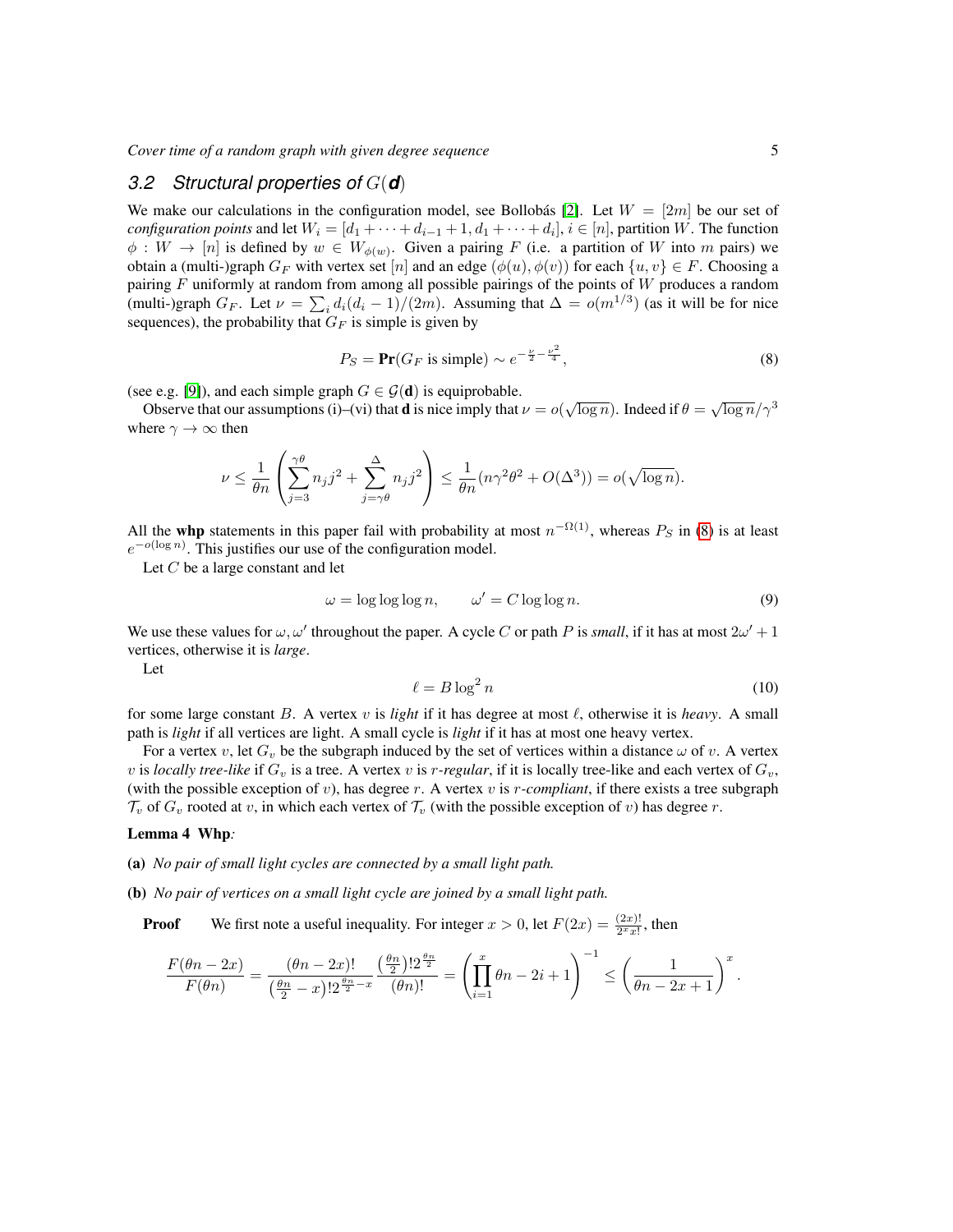We prove part (a) in detail; the calculations for part (b) are similar.

(a) Let  $\mu$  denote the expected number of light cycle-path-cycle subgraphs consisting of cycles of length  $a, b$  joined by a path length  $c$ . Then

$$
\mu \leq \sum_{a=3}^{2\omega'+1} \sum_{b=3}^{2\omega'+1} \sum_{c=1}^{2\omega'+1} \binom{n}{a} \binom{n}{b} \binom{n}{c} \frac{(a-1)!}{2} \frac{(b-1)!}{2} c! ab \ell^{2(a+b+c-2)} \Delta^6 \frac{\mathcal{F}(\theta n - 2(a+b+c+1))}{\mathcal{F}(\theta n)} \tag{11}
$$

**Explanation.** Choose  $a$  vertices for one cycle,  $b$  vertices for the other and  $c$  vertices for the path. At most one vertex in a cycle is not light, and has degree more than  $\ell$  (and at most  $\Delta$ ). Each light vertex has up to  $\ell(\ell - 1)$  ways to connect to a neighbour, for a total of (at least)  $((a - 1) + (b - 1) + c)$  light vertices, explaining the exponent of  $\ell$ . The remaining, possibly heavy vertex in each cycle can connect in up to  $\Delta(\Delta - 1)$  ways to neighbours in the cycle and  $\Delta - 2$  ways from a cycle to a path. Thus  $\mu$  is bounded by

$$
\mu = \sum_{a=3}^{2\omega' + 1} \sum_{b=3}^{2\omega' + 1} \sum_{c=1}^{2\omega' + 1} n^a n^b n^c \ell^{2(a+b+c-2)} \Delta^6 \left(\frac{1}{\theta n - 12\omega' + 6}\right)^{a+b+c}
$$
  

$$
\leq \frac{\Delta^6}{\theta n - 12\omega' + 6} \sum_a \sum_b \sum_c \left(\frac{n\ell^2}{\theta n - 12\omega' + 6}\right)^{a+b+c}
$$
  

$$
= O\left(\frac{\Delta^6 \ell^{12\omega' + 6} \omega'^3}{\theta n}\right).
$$

Thus  $Pr(\mu > 0) = o(n^{-\epsilon})$ , for some constant  $\epsilon > 0$ , since  $\Delta = O(n^{c(d-1)/d})$  where  $c < 1/6$ .

#### <span id="page-5-0"></span>Lemma 5 Whp*:*

*(a) The number of vertices*  $v ∈ V$ *that are not d-compliant is at most*  $n^{4c(d-1)/d}$ . *(b) There is no small vertex*  $v, \delta \leq d(v) < d$  *which is not d-compliant.* 

**Proof** (a) We lower bound the probability P that v is d-compliant by the success, in the configuration model, of the following process.

**Process** P: For  $0 \le i \le \omega - 1$ , and for each vertex w at level i, the first  $d-1$  unpaired points of w pair with points of distinct unused vertices u of degree  $d(u) \geq d$ .

The tree created by process P involves  $N_1 - 1 = d_v \sum_{i=0}^{i=\omega-1} (d-1)^i \leq \Delta (d-1)^\omega$  pairings. Let  $\sigma$ represent the sum of degrees of vertices of degree less than  $d$ . Thus

$$
P \geq \prod_{i=1}^{N_1} \frac{\theta n - i\Delta - \sigma}{\theta n - 2i + 1} \geq \left(1 - \frac{N_1 \Delta + \sigma}{\theta n}\right)^{N_1}.
$$

Let X count the number of vertices v that are not d-compliant. Using the inequality  $1 - (1 - x)^y \leq xy$ for real  $x, y, 0 \le x \le 1, y \ge 1$ , we have

$$
\mathbf{E}[X] \le n(1-P) = n\left(1 - \left(1 - \frac{N_1\Delta + \sigma}{\theta n}\right)^{N_1}\right) \le \frac{N_1(N_1\Delta + \sigma)}{\theta}.\tag{12}
$$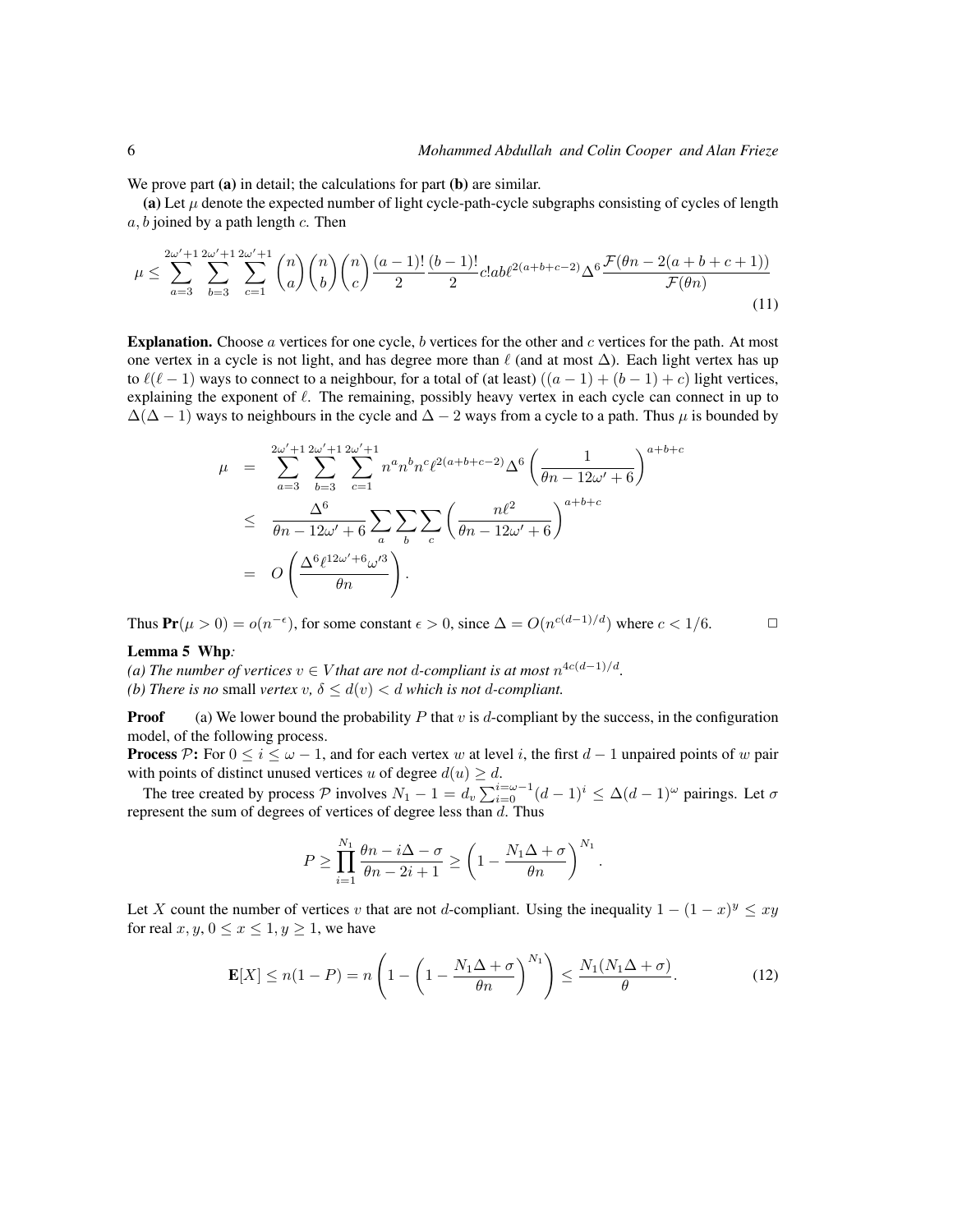We have that  $\Delta = O(n^{c(d-1)/d})$ , and from  $n_i = O(n^{ci/d})$  we find that  $\sigma = O(n^{c(d-1)/d})$ . Thus

$$
E[X] = \tilde{O}(\Delta^3 + \Delta \sigma) = \tilde{O}(n^{3c(d-1)/d}) \le K \log^L n n^{3c(d-1)/d}
$$

for some  $K, L > 0$ . Then,

$$
\Pr(X \ge n^{4c(d-1)/d}) = \tilde{O}(n^{-c(d-1)/d}).
$$
\n(13)

(b) In this case we have that the number of small vertices is  $O(n^{\frac{c(d-1)}{d}})$  and so  $\mathbf{E}[X] = \tilde{O}(n^{\frac{2c(d-1)}{d}-1})$ .  $\Box$ 

<span id="page-6-3"></span>**Lemma 6** Whp: There are  $n^{1-o(1)}$  d-regular vertices  $v \in V$  with  $d(v) = d$ .

**Proof** We consider d-regular vertices that have a root vertex v of degree d. Recall that  $n_d = |V_d|$  $\alpha n + o(n)$  for some constant  $\alpha > 0$ . Let  $N_2 = 1 + d(d-1)^{\omega}$ . A d-regular tree of depth  $\omega$  contains  $N_2$  vertices. We proceed in a similar manner to Lemma [5,](#page-5-0) and bound the probability P that a vertex  $v$  is  $d$ -regular by bounding the probability of success of the construction of a  $d$ -regular tree in the configuration model.

$$
P = \mathbf{Pr}(\text{a vertex } v \text{ is } d\text{-regular}) = \prod_{i=1}^{N_2 - 1} \frac{d(n_d - i)}{\theta n - 2i + 1} \ge \left(d \frac{n_d - N_2}{\theta n}\right)^{N_2}.
$$
 (14)

Let M count the number of d-regular vertices, then  $\mathbf{E}[M] = \mu = n_d P$ , and

<span id="page-6-2"></span>
$$
\mu = \mathbf{E}[M] \ge n^{1 - o(1)}.\tag{15}
$$

To estimate  $\text{Var}[M]$ , let  $I_v$  be the indicator that vertex v is d-regular. We have

<span id="page-6-1"></span>
$$
\mathbf{E}[M^2] = \mu + \sum_{v \in V_d} \sum_{w \in V_d, w \neq v} \mathbf{E}[I_v I_w],\tag{16}
$$

and

<span id="page-6-0"></span>
$$
\mathbf{E}[I_v I_w] = \mathbf{Pr}(v, w \text{ are } d\text{-regular}, G_v \cap G_w = \emptyset) + \mathbf{Pr}(v, w \text{ are } d\text{-regular}, G_v \cap G_w \neq \emptyset).
$$

Now

$$
\Pr(v, w \text{ are } d\text{-regular}, G_v \cap G_w = \emptyset) = \prod_{i=1}^{2N_2 - 2} \frac{d(n_d - i - 1)}{\theta n - 2i + 1} \le P^2. \tag{17}
$$

For any vertex v, the number of vertices u such that  $G_v \cap G_w \neq \emptyset$  is bounded from above by  $N_2 + dN_2^2$ . Using this and [\(17\)](#page-6-0), we can bound [\(16\)](#page-6-1) from above by  $\mu + \mu^2 + \mu(N_2 + dN_2^2)$ .

By the Chebychev Inequality, for some constant  $0 < \tilde{\epsilon} < 1$ ,

$$
\mathbf{Pr}\left(|M-\mu|>\mu^{\frac{1}{2}+\tilde{\epsilon}}\right)\leq \frac{\mathbf{Var}[M]}{\mu^{1+2\tilde{\epsilon}}}=\frac{\mathbf{E}[M^2]-\mathbf{E}[M]^2}{\mu^{1+2\tilde{\epsilon}}}\leq \frac{\mu+\mu N_2+\mu d N_2^2}{\mu^{1+2\tilde{\epsilon}}} = O(n^{-\epsilon}).
$$

The lemma now follows from [\(15\)](#page-6-2).  $\Box$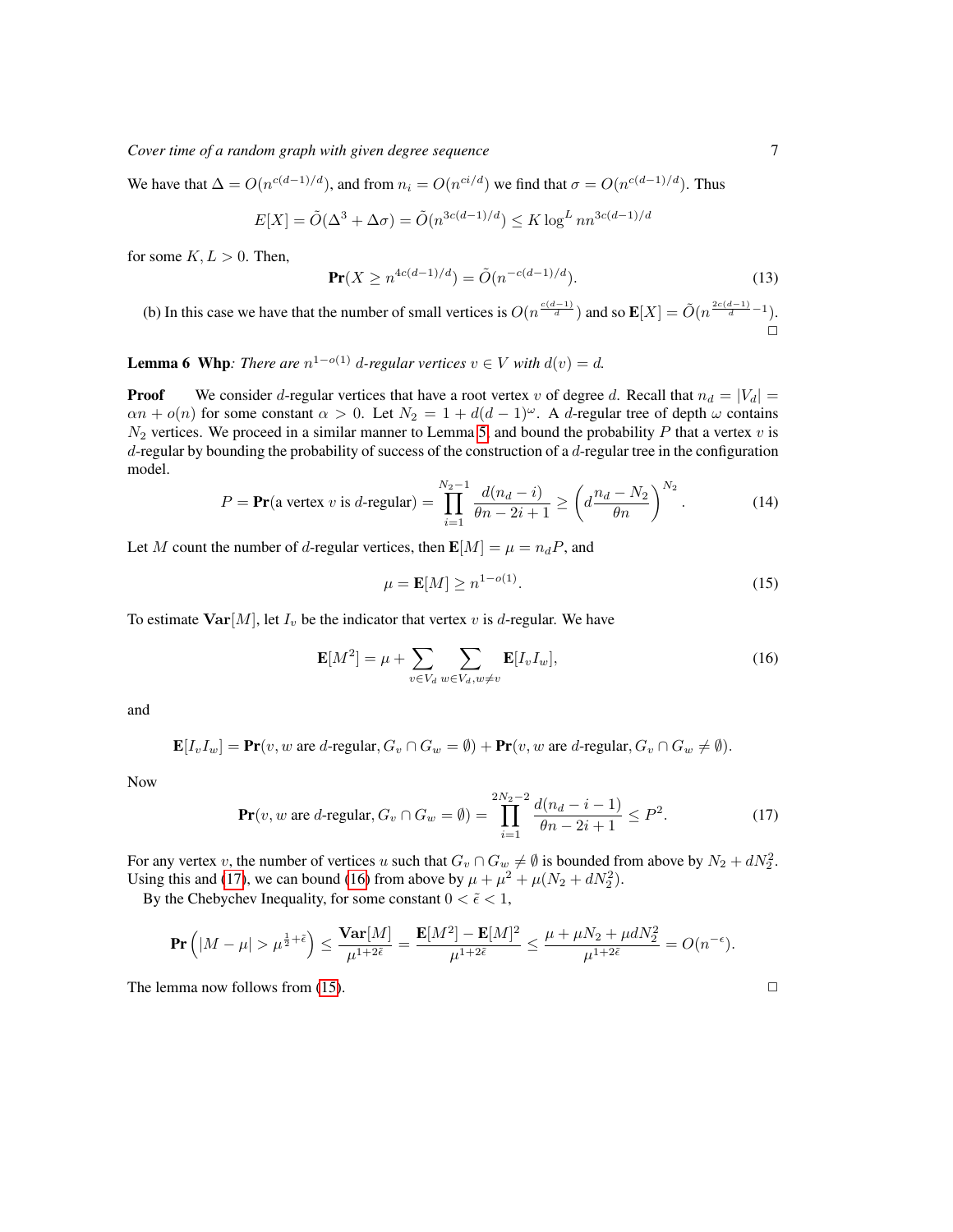# <span id="page-7-0"></span>4 Expected number of returns in the mixing time

**The local graph**  $\Gamma_v$ . For vertex v, inductively define a sub-graph  $\Gamma_v$  of  $G_v$  as follows: If  $u \in G_v$  is heavy, delete an edge  $(u, w) \in G_v$  iff there is no  $(w, v)$ -path that is light. After this process is completed, let  $\Gamma_v$  be the connected component of  $G_v$  rooted at v. The following lemma is a consequence of this construction.

**Lemma 7** *Either*  $\Gamma_v$  *is a tree, or*  $\Gamma_v$  *contains a unique light cycle C*.

Denote by  $\Gamma_v^{\circ}$  the subset of the vertices of  $\Gamma_v$  consisting of pruned heavy vertices, and vertices at distance  $\omega$  from the root v.

<span id="page-7-1"></span>**Lemma 8** Let  $W_v^*$  denote the walk on  $\Gamma_v$  starting at v with  $\Gamma_v^{\circ}$  made into absorbing states. Let  $R_v^*$ **Lemma 8** Let  $\mathcal{W}_v^*$  denote the walk on  $\Gamma_v$  starting at  $v$  with  $\Gamma_v^{\circ}$  made into absorbing states. Let  $R_v^* = \sum_{t=0}^{\infty} r_t^*$  where  $r_t^*$  is the probability that  $\mathcal{W}_v^*$  is at vertex  $v$  at time  $t$ . Ther *such that*

$$
R_v = R_v^* + O(\zeta^\omega).
$$

Proofs of a lemma similar to Lemma [8](#page-7-1) are given in e.g. [\[3\]](#page-10-2). For completeness the proof of Lemma [8](#page-7-1) is given in the Appendix.

<span id="page-7-2"></span>**Lemma 9** *Let*  $G(d)$  *be good. For a vertex*  $v \in V$ *,* 

- (a) If *v* is d-regular, then  $R_v = \frac{d-1}{d-2} + O(\zeta^{\omega})$ .
- **(b)** If v is d-compliant then  $R_v \leq \frac{d-1}{d-2}(1+o(1))$ .
- (c) *For any v*,  $R_v \leq \frac{\delta 1}{\delta 2} (1 + o(1)).$

(a) We calculate  $R_v^*$  for a walk  $\mathcal{W}_v^*$  on an d-regular tree  $\Gamma_v$  with  $\Gamma_v^{\circ}$  made into absorbing states. For a biased random walk on  $(0, 1, ..., k)$ , starting at vertex 1, with absorbing states  $0, k$ , and with transition probabilities at vertices  $(1, \ldots, k-1)$  of  $q = Pr$ (move left),  $p = Pr$ (move right); then

$$
\mathbf{Pr}(\text{absorption at } k) = \frac{(q/p) - 1}{(q/p)^k - 1}.
$$
\n(18)

We project  $\mathcal{W}_v^*$  onto  $(0, 1, \dots, \omega)$  with  $p = \frac{d-1}{d}$  and  $q = \frac{1}{d}$  giving

$$
\Pr(\text{ absorption at } \Gamma_v^{\circ}) = \left(1 - \frac{1}{d-1}\right) \left(1 + O\left(\frac{1}{(d-1)^{\omega}}\right)\right).
$$

Let  $f_v$  be the probability of a return to v. Then

$$
R_v^* = \frac{1}{1 - f_v} = \frac{d - 1}{d - 2} + O\left(\frac{1}{(d - 1)^\omega}\right)
$$
(19)

and part (a) of the lemma follows.

(b) If v is d-compliant, we can prune  $G_v$  removing edges from each vertex (other than v) until v is d-regular. Treating the edges as having unit resistance, this pruning process cannot decrease the effective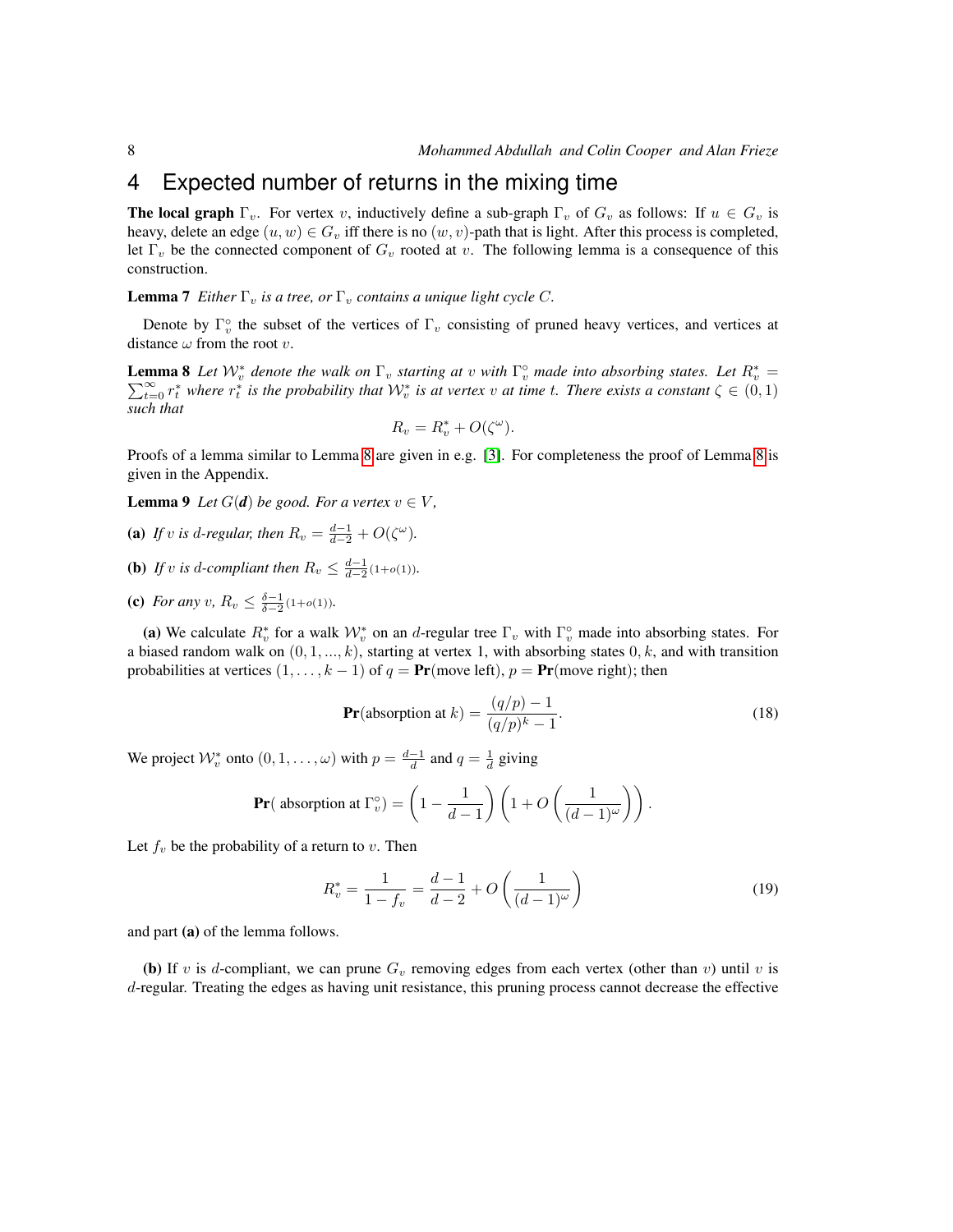resistance between v and a hypothetical vertex  $\zeta$  that is connected by a zero-resistance edge to each of the vertices in  $\Gamma_v^{\circ}$  (and no others). Then by part (a) and Rayleigh's monotonicity law part (b) of the lemma follows. (Here we are using the the fact that the probability of reaching  $\zeta$  before returning to v is equal to  $\frac{1}{d(v)R}$  where R is the effective resistance between v and  $\zeta$ . Rayleigh's Law states that deleting edges increases R).

(c) All vertices on a path from v to  $\Gamma_v^{\circ}$  have degree at least  $\delta$ . Thus in expectation there are at most  $(\delta - 1)/(\delta - 2) + o(1)$  returns to v before absorption. If absorption is at distance  $\omega$ , the arguments in (a), (b) above apply. If not, absorption is at a heavy vertex  $u \in \Gamma_v^{\circ}$ , that is at distance less then  $\omega$  from  $v$ . Such a vertex will have at most two paths back (on the unique light cycle). All other paths to v in  $G(\mathbf{d})$ go via other heavy vertices. Hence if a particle is at u, with probability at most  $2/\ell$  it will enter a path to v in  $\Gamma_v$  and probability at least  $1-2/\ell$  enter a path in which it will only reach v by going through another vertex in  $\Gamma_v^{\circ}$  first. Thus the probability of reaching v in time T after having visited a heavy vertex in  $\Gamma_v^{\circ}$  is at most  $O(T/\ell)$ . So  $\sum_{t=0}^{\omega} r_t - r_t^* = O(\omega T/l) = o(1)$ .

# <span id="page-8-0"></span>5 Cover time of G(**d**)

### <span id="page-8-1"></span>*5.1 Upper bound on cover time*

Let  $T_G(u)$  be the time taken by the random walk  $W_u$  to visit every vertex of a connected graph G. Let  $U_t$ be the number of vertices of G which have not been visited by  $W_u$  at step t. We note the following:

<span id="page-8-2"></span>
$$
C_u = \mathbf{E}[T_G(u)] = \sum_{t>0} \mathbf{Pr}(T_G(u) \ge t), \tag{20}
$$

<span id="page-8-4"></span>
$$
\mathbf{Pr}(T_G(u) \ge t) = \mathbf{Pr}(T_G(u) > t - 1) = \mathbf{Pr}(U_{t-1} > 0) \le \min\{1, \mathbf{E}[U_{t-1}]\}.
$$
 (21)

Recall from [\(5\)](#page-3-0) that  $A_s(v)$  is the event that vertex v has not been visited by time s. It follows from [\(20\)](#page-8-2),  $(21)$  that

$$
C_u \le t + 1 + \sum_{s \ge t} \mathbf{E}[U_s] = t + 1 + \sum_{v} \sum_{s \ge t} \mathbf{Pr}(A_s(v)).
$$
 (22)

Let  $t_0 = \left(\frac{d-1}{d-2}\frac{\theta}{d}\right) n \log n$  and  $t_1 = (1+\epsilon)t_0$ , were  $\epsilon = o(1)$  is sufficiently large that all inequalities claimed below hold. We will use the notation  $d_v$  for  $d(v)$ . We assume that the high probability claims of Sections [3,](#page-3-1) [4](#page-7-0) hold. In the Appendix, we establish that condition (a) of Lemma [2](#page-3-4) holds. Condition (b) of Lemma [2,](#page-3-4) that  $T\pi_v = o(1)$ , holds trivially as the maximum degree is  $n^a$ ,  $a < 1$ .

Recall from [\(4\)](#page-3-5) that  $p_v = (1 + (T\pi_v))d_v/(\theta nR_v)$ . Thus by [\(5\)](#page-3-0), the probability that  $\mathcal{W}_u$  has not visited v during  $[T, t]$  is given by

$$
\mathbf{Pr}(A_t(v)) = (1+o(1))e^{-tp_v} + O(T^2 \pi_v e^{-\lambda t/2})
$$
\n(23)

$$
= (1+o(1))e^{-tp_v}.
$$
 (24)

Thus

<span id="page-8-3"></span>
$$
\sum_{t \ge t_1} (1 + o(1))e^{-tp_v} = (1 + o(1))e^{-t_1p_v} \sum_{t \ge t_1} e^{-(t - t_1)p_v}
$$
\n
$$
\le 2p_v^{-1}e^{-t_1p_v}
$$
\n
$$
= O(1)\frac{\theta nR_v}{d_v} \exp\left\{-(1 + \Theta(\epsilon))\frac{d_v}{d}\frac{d - 1}{d - 2}\frac{\log n}{R_v}\right\}.
$$
\n(25)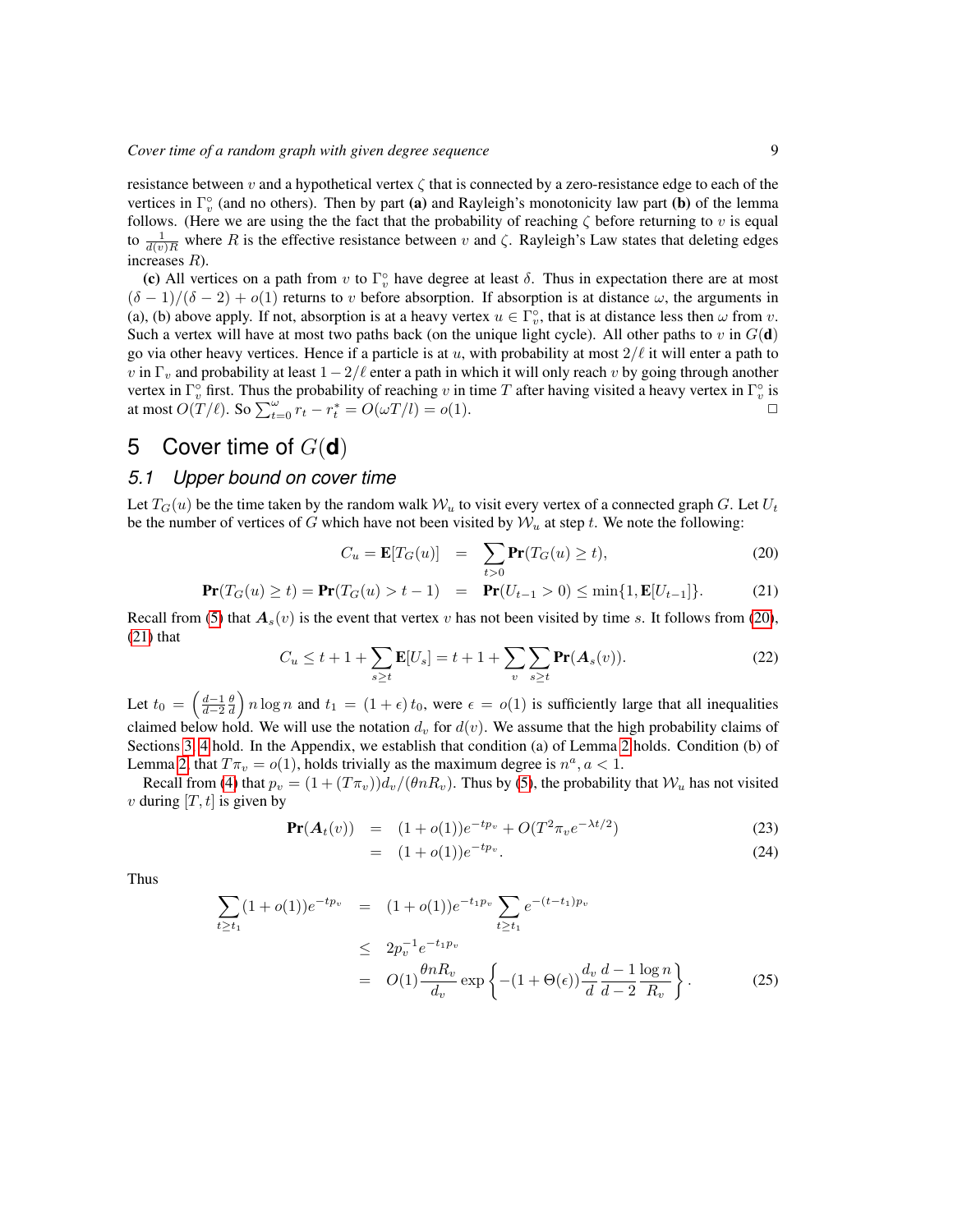We consider the following partition of  $V$ :

(i)  $V_A = \bigcup_{\delta \leq i < d} V_i$ . (ii)  $V_B = \bigcup_{i \geq \delta} \{ v \in V_i : v \text{ is } d\text{-compliant} \}.$ (iii) $V_C = \bigcup_{i \geq \delta} \{ v \in V_i : v \text{ is not } d\text{-compliant} \}.$ *Case (i):*  $\delta \leq d_v < d$ .

For these vertices,  $\Gamma_v$  is d-compliant by Lemma [5.](#page-5-0) Consider vertices in  $V_i$ ,  $i < d$ . By Lemma [9](#page-7-2) (b),  $R_v \leq (1+o)1)\frac{d-1}{d-2}$  so for  $v \in V_i$  [\(25\)](#page-8-3) is bounded by  $O(\theta n)n^{-(1+o(1))\frac{i}{d}}$ . Recall that  $|V_i| = O(n^{ci/d})$ where  $c < 1$ . Thus

$$
\sum_{v \in V_i} \sum_{t \ge t_1} (1 + o(1))e^{-tp_v} \le O(\theta n) n^{ci/d} n^{-(1 + o(1))i/d} = o(t_1).
$$

*Case (ii):*  $d \leq d_v$ , *v is d-compliant.* For  $v \in V_B$  [\(25\)](#page-8-3) is bounded by  $O(\theta)n^{-\Theta(\epsilon)}$ . Therefore

$$
\sum_{v \in V_B} \sum_{t \ge t_1} (1 + o(1)) e^{-tp_v} \le \sum_{v \in V_B} O(\theta) n^{-\Theta(\epsilon)} = O(\theta n) n^{-\Theta(\epsilon)} = o(t_1).
$$

*Case (iii):*  $d \leq d_v$ , *v is not d-compliant.* 

For vertices  $v \in V_C$  [\(25\)](#page-8-3) is bounded by  $O(\theta n) n^{-(1+\Theta(\epsilon))\frac{\delta-2}{\delta-1}\frac{d-1}{d-2}}$ . By Lemma [5,](#page-5-0)  $|V_C| \leq n^{4c(d-1)/d}$ where  $4c < 1/2 \leq \frac{d}{d-2} \frac{\delta-2}{\delta-1}$ . Hence

$$
\sum_{v \in V_C} \sum_{t \ge t_1} (1 + o(1)) e^{-tp_v} = \sum_{v \in V_C} O(\theta n) n^{-(1 + \Theta(\epsilon)) \frac{\delta - 2}{\delta - 1} \frac{d - 1}{d - 2}}
$$
  
= 
$$
O(n^{c(d-1)/d} \theta n) n^{-(1 + \Theta(\epsilon)) \frac{\delta - 2}{\delta - 1} \frac{d - 1}{d - 2}}
$$
  
= 
$$
o(t_1).
$$

In each of the cases above, the term  $\sum_v\sum_{s\geq t}\Pr(A_s(v))=o(t_1)$  and thus, from [\(22\)](#page-8-4),  $C_u\leq (1+o(1))t_1$ as required. This completes the proof of the upper bound on cover time of  $G(\mathbf{d})$ .

#### <span id="page-9-0"></span>*5.2 Lower bound on cover time*

Let  $t_2 = (1 - \epsilon)t_0$ , were  $\epsilon = o(1)$  is sufficiently large that all inequalities claimed below hold. For vertex u of degree d, we exhibit a set of vertices  $S$  such that at time  $t_2$  the probability the set  $S$  is covered by the walk  $W_u$  tends to zero. Hence  $T_G(u) > t_2$ , whp which implies that  $C_G \ge t_0 - o(t_0)$ .

We construct S as follows. Let  $S_d$  be the set of d-regular vertices of degree d. Lemma [6](#page-6-3) tells us that  $|S_d| = n^{1-o(1)}$ . Let  $\omega' = C \log \log n$  for some large C. Let S be a maximal subset of  $S_d$  such that the distance between any two elements of S is least  $\omega'$ . Thus  $|S| = \Omega(n^{1-o(1)}/d^{\omega'})$ .

Let  $S(t)$  denote the subset of S which has not been visited by  $\mathcal{W}_u$  after step t. Let  $v \in S$ , then

$$
\mathbf{Pr}(\mathbf{A}_v(t_2)) = (1 + o(1))e^{-t_2 p_v(1 - O(p_v))} + o(n^{-2}).
$$

Hence

<span id="page-9-1"></span>
$$
\mathbf{E}(|S(t_2)|) \geq (1+o(1))|S|e^{-(1-\epsilon)t_0 p_v} \tag{26}
$$

$$
= \Omega\left(\frac{n^{\epsilon/2 - o(1)}}{d^{\omega'}}\right) \to \infty. \tag{27}
$$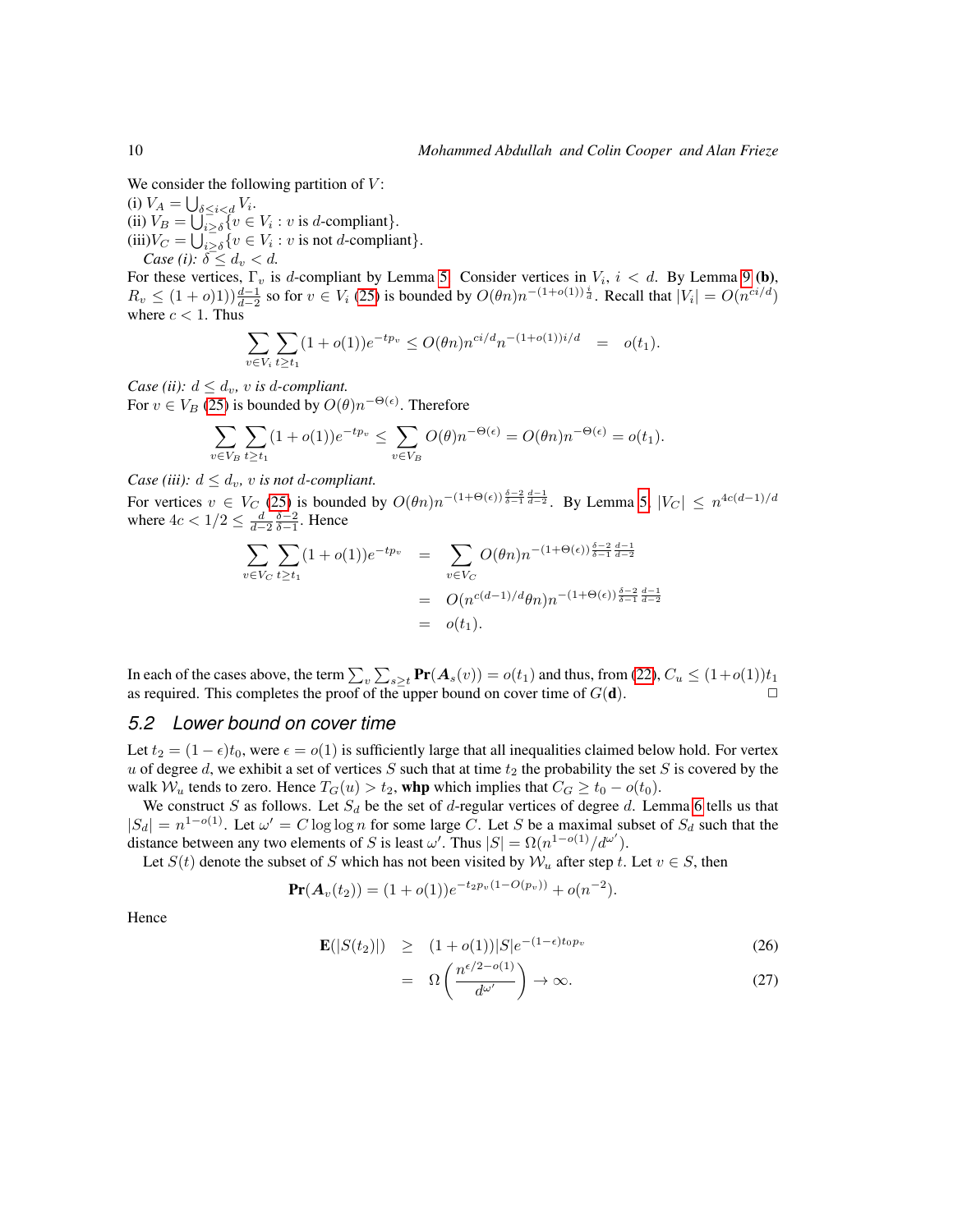<span id="page-10-5"></span>Let  $Y_{v,t}$  be the indicator for the event  $A_t(v)$ . Let  $Z = \{v, w\} \subset S$ . We will show (below) that that for  $v, w \in S$ 

$$
\mathbf{E}(Y_{v,t_2}Y_{w,t_2}) = \frac{1 + O(T\pi_v)}{(1 + pz)^{t_2}} + o(n^{-2}),
$$
\n(28)

where  $p_Z \sim p_v + p_w + o(1/\log n)$ . Thus

$$
\mathbf{E}(Y_{v,t_2}Y_{w,t_2}) = (1+o(1))\mathbf{E}(Y_{v,t_2})\mathbf{E}(Y_{w,t_2})
$$

which implies

<span id="page-10-4"></span>
$$
\mathbf{E}(|S(t_2)|(|S(t_2)|-1)) \sim \mathbf{E}(|S(t_2)|)(\mathbf{E}(|S(t_2)|)-1). \tag{29}
$$

It follows from [\(27\)](#page-9-1) and [\(29\)](#page-10-4), that

$$
\mathbf{Pr}(S(t_2) \neq \emptyset) \ge \frac{\mathbf{E}(|S(t_2)|)^2}{\mathbf{E}(|S(t_2)|^2)} = \frac{1}{\frac{\mathbf{E}(|S(t_2)|(|S(t_2)|-1))}{\mathbf{E}(|S(t_2)|)^2} + \mathbf{E}(|S(t_2)|)^{-1}} = 1 - o(1).
$$

**Proof of [\(28\)](#page-10-5).** Let  $\widehat{G}$  be obtained from G by merging v, w into a single node Z. This node has degree 2d and is d-regular.  $R_Z = (R_v + R_w)/2 + \rho$  where  $\rho$  is the expected number of passages between v, w in T steps. By Lemma [4](#page-4-1) the number of light paths between  $v, w$  is at most 2. Using arguments similar to Lemma [9,](#page-7-2) we find  $\rho = O(T/(\delta - 1)^{\omega'}) = o(1/\log n)$ .

There is a natural measure-preserving mapping from the set of walks in  $G$  which start at  $u$  and do not visit v or w, to the corresponding set of walks in G which do not visit Z. Thus the probability that  $W_u$ does not visit v or w in steps T...t is asymptotically equal to the probability that a random walk  $\hat{W}_u$  in  $\hat{G}$ which also starts at u does not visit Z in steps steps  $T...t$ . The detailed argument is given in [\[4\]](#page-10-6).

We apply Lemma [2](#page-3-4) to  $\widehat{G}$ . That  $\pi_Z = \frac{2d}{\theta n}$  is clear. Furthermore, the vertex Z is tree-like up to distance  $\omega$  in  $\widehat{G}$ . The derivation of  $R_Z$  as in Lemma [9\(](#page-7-2)a) is valid. The fact that the root vertex of the corresponding infinite tree has degree 2d does not affect the calculation of  $R^*$ . infinite tree has degree 2d does not affect the calculation of  $R_Z^*$ .  $\Box$ 

# References

- <span id="page-10-0"></span>[1] R. Aleliunas, R.M. Karp, R.J. Lipton, L. Lovász and C. Rackoff, Random Walks, Universal Traversal Sequences, and the Complexity of Maze Problems. *Proceedings of the 20th Annual IEEE Symposium on Foundations of Computer Science* (1979) 218-223.
- <span id="page-10-3"></span>[2] B. Bollobás, A probabilistic proof of an asymptotic formula for the number of labelled regular *graphs*, European Journal on Combinatorics 1 (1980) 311-316.
- <span id="page-10-2"></span>[3] C. Cooper and A. M. Frieze. The cover time of random regular graphs, *SIAM Journal on Discrete Mathematics*, 18 (2005) 728-740.
- <span id="page-10-6"></span>[4] C. Cooper and A. M. Frieze. The cover time of the giant component of a random graph, *Random Structures and Algorithms*, 32 (2008) 401-439.
- <span id="page-10-1"></span>[5] D. Coppersmith, U. Feige, J. Shearer, Random walks on regular and irregular graphs, *SIAM Journal on Discrete Mathematics*, 9(2), 301–308, 1996.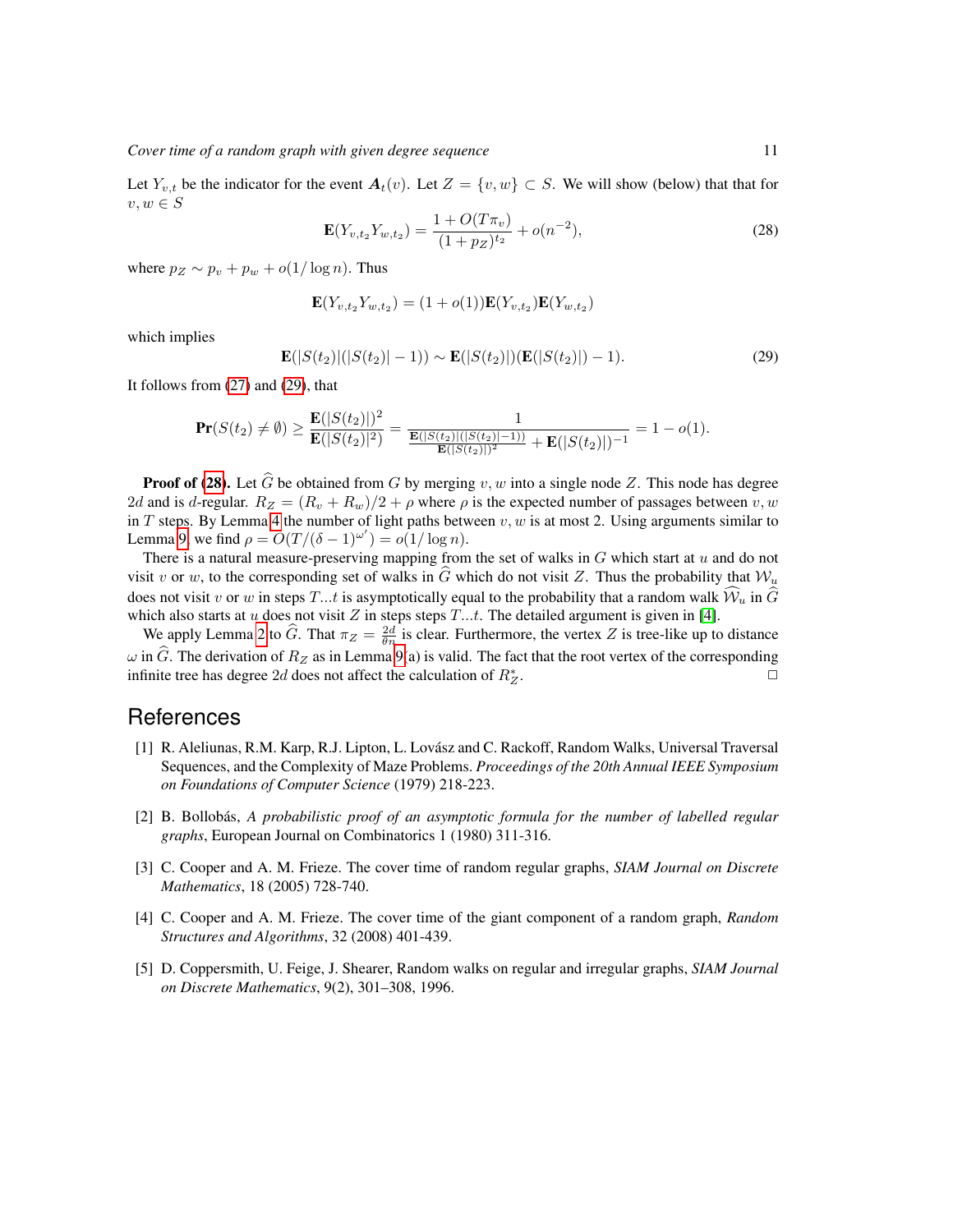- <span id="page-11-0"></span>[6] U. Feige, A tight upper bound for the cover time of random walks on graphs, *Random Structures and Algorithms*, 6 (1995) 51-54.
- <span id="page-11-1"></span>[7] U. Feige, A tight lower bound for the cover time of random walks on graphs, *Random Structures and Algorithms*, 6 (1995) 433-438.
- <span id="page-11-3"></span>[8] U. Feige, Collecting coupons on trees, and the cover time of random walks, *Computational Complexity*, 6 (1996/1997), 341–356.
- <span id="page-11-5"></span>[9] B. McKay and N. Wormald, Asymptotic enumeration by degree sequence of graphs with degrees o(n 1/2 ). *Combinatorica*, 11 (1991), 369-382.
- <span id="page-11-2"></span>[10] J.D. Kahn, N. Linial, N.Nisan and M.E. Saks, On the cover time of random walks on graphs. *Journal of Theoretical Probability*, 2(1):121-128 January 1989.
- <span id="page-11-4"></span>[11] A. Sinclair, Improved bounds for mixing rates of Markov chains and multicommodity flow. *Combinatorics, Probability and Computing*, 1 (1992), 351-370.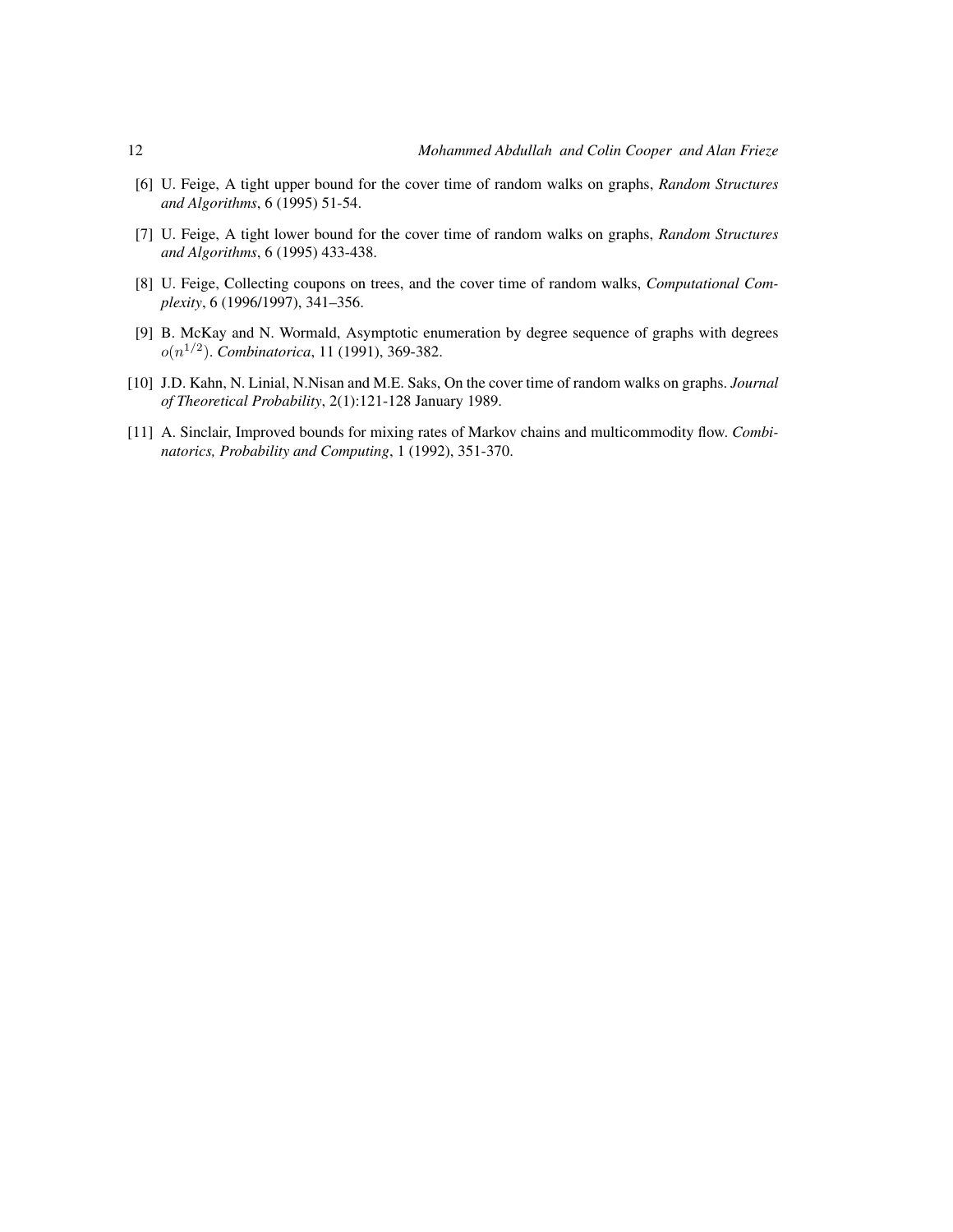# Appendix

## *Proof of conductance bound in Lemma [3](#page-3-2)*

By the conductance of a configuration  $C$ , we mean the conductance of a random walk on the underlying multi-graph  $M(C)$ . It is however, the configurations we sample uar in the proof of Lemma [10.](#page-12-0)

**Lemma 10** *Let*  $d = (d_1, d_2, ..., d_n)$  *be a sequence of natural numbers, satisfying*  $\min d_i \geq 3$  *and*  $\theta \leq 3$  $n^{1/4}$ . With probability  $1 - o(n^{-1/9})$  the conductance  $\Phi$  of a uar sampled configuration  $C(\boldsymbol{d})$  satisfies  $\Phi \geq 0.01.$ 

**Proof** Let  $F(a) = a! / ((a/2)!2^{(a/2)})$ . With this notation,

<span id="page-12-1"></span><span id="page-12-0"></span>
$$
\frac{F(b)F(a-b)}{F(a)} = \frac{\binom{a/2}{b/2}}{\binom{a}{b}} = O(1)\left(\frac{b}{a}\right)^{b/2}\left(1 - \frac{b}{a}\right)^{(a-b)/2}.\tag{30}
$$

For any  $S \subseteq V$  let  $d(S)$  denote the sum of the degrees of the vertices of S. A set S is *small* if  $d(S)$  <  $(\theta n)^{1/4}$ . A set is *large* if  $(\theta n)^{1/4} \leq d(S) \leq \theta n/2$ . Let  $\beta < 1$  be a positive constant. We choose  $\beta = 0.99$ . **SMALL SETS** ( $\delta|S| \leq d(S) \leq (\theta n)^{1/4}$ ).

Let  $N(s, \beta)$  be the expected number of small sets S of size s with at least  $\beta d(S)$  induced edges.

<span id="page-12-2"></span>
$$
N(s,\beta) = \sum_{S} \binom{d(S)}{\beta d(S)} \frac{F(\beta d(S))F(\theta n - \beta d(S))}{F(\theta n)}.
$$
\n(31)

Thus using [\(30\)](#page-12-1),  $\delta s \leq d(s) \leq (\theta n)^{1/4}$  and  $\delta \geq 3$  we find

$$
N(s,\beta) \leq O(1) \sum_{S} \left(\frac{e}{\beta}\right)^{\beta d(S)} \left(\frac{\beta d(S)}{\theta n}\right)^{\beta d(S)/2}
$$
  

$$
\leq O(1) \left(\frac{ne}{s} \left(\frac{e^2}{\beta(\theta n)^{3/4}}\right)^{3\beta/2}\right)^s
$$
  

$$
= O(n^{-(9\beta/8-1)s}).
$$

Thus

$$
\sum_{\stackrel{|S|=s}{S \;\;\text{small}}} N(s,\beta)=O(n^{-(9\beta/8-1)}).
$$

**LARGE SETS**( $(\theta n)^{1/4} \leq d(S) \leq \theta n/2$ ).

Let  $N(s, \beta)$  be the expected number of large sets S of size s inducing at least  $\beta d(S)$  edges. As before,  $N(s, \beta)$  is given by [\(31\)](#page-12-2). Let  $d(S) = \alpha \theta n$  where  $0 < \alpha \leq 1/2$ . Let  $\varepsilon = 1 - \beta$ . We note the following approximation:

$$
\binom{d(s)}{\beta d(S)} = \binom{\alpha \theta n}{\beta \alpha \theta n} = \frac{O(1)}{\sqrt{\varepsilon \beta \alpha \theta n}} \frac{1}{\beta^{\beta \alpha \theta n} \varepsilon^{\varepsilon \alpha \theta n}}.
$$

<span id="page-12-3"></span>Thus

$$
N(s,\beta) \le \sum_{S} \frac{O(1)}{\sqrt{\varepsilon \beta \alpha \theta n}} \left( \frac{(\alpha \beta)^{\alpha \beta} (1 - \alpha \beta)^{1 - \alpha \beta}}{(\varepsilon^{\varepsilon} \beta^{\beta})^{2\alpha}} \right)^{\frac{\theta n}{2}} = \sum_{S} f(S). \tag{32}
$$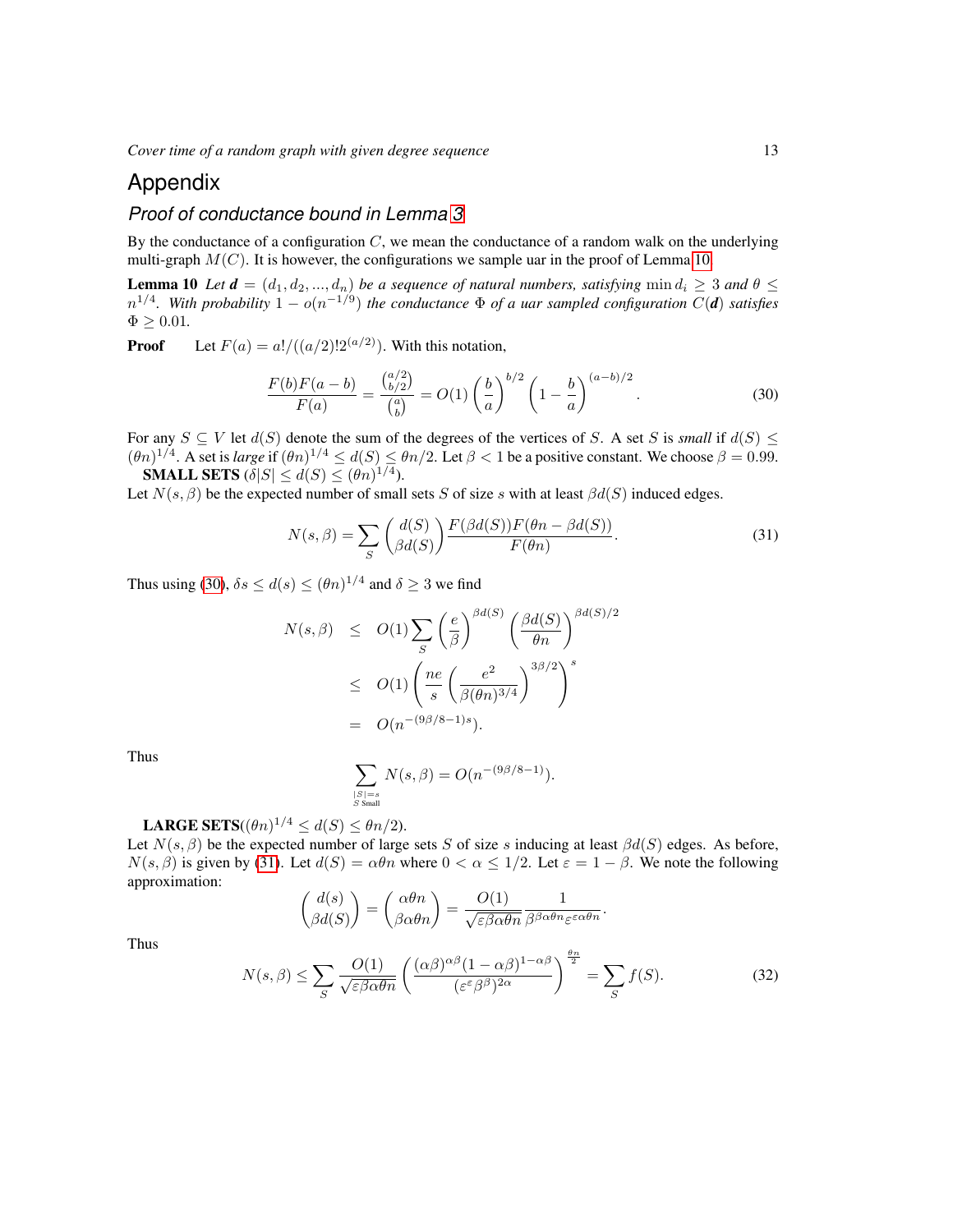Let  $s = cn$ . We henceforth assume that we choose the value  $\alpha = \alpha^*$  which maximizes  $f(S)$  for  $|S| = cn$ . With this convention we can write

<span id="page-13-0"></span>
$$
N(cn,\beta) \le \frac{O(1)}{\sqrt{\varepsilon\beta c(1-c)\alpha\theta n^2}} \left( \left( \frac{(\alpha\beta)^{\alpha\beta}(1-\alpha\beta)^{1-\alpha\beta}}{(\varepsilon^{\varepsilon}\beta^{\beta})^{2\alpha}} \right)^{\frac{\theta}{2}} \frac{1}{c^c(1-c)^{1-c}} \right)^n. \tag{33}
$$

We split the proof for large sets into two parts: Those sets for which  $\alpha \leq 1/\theta$  and those for which  $1/\theta \leq \alpha \leq 1/2$ .

*Case of*  $\alpha \leq 1/\theta$ *.* 

We need to remove the dependence on c in the right hand side of the expression [\(33\)](#page-13-0) for  $N(cn, \beta)$ . We first deal with the square root term. Since  $\frac{1}{n} \leq c \leq \frac{(n-1)}{n}$  $\frac{n-1}{n}$ , we have that  $c(1-c) \geq \frac{n-1}{n^2}$  and so

$$
c(1-c)\alpha \theta n^2 \ge \frac{n-1}{n^2} (\theta n)^{1/4} n \ge (\theta n)^{1/4}/2.
$$

Therefore, as  $\beta$ ,  $\varepsilon$  are positive constants,

$$
\frac{1}{\sqrt{\varepsilon\beta c(1-c)\alpha\theta n^2}} = \frac{O(1)}{(\theta n)^{1/8}}.
$$

We next consider the main term of [\(33\)](#page-13-0). For  $0 \le x \le 1/2$ , the function

$$
g(x) = x^x (1 - x)^{1 - x}
$$

satisfies,  $g(0) = 1$  and is monotonically decreasing with minimum  $g(1/2) = 1/2$ .

Since  $d(S) \ge 3s$ , and  $s = cn$ , from  $d(S) = \alpha \theta n$  we deduce that  $c \le \alpha \theta/3$ . As  $\alpha \le 1/\theta$  then  $c \le \alpha \theta/3 \le 1/3$ . Therefore  $g(c) \ge g(\alpha \theta/3)$ , and we can replace c by  $\alpha \theta/3$  in [\(33\)](#page-13-0). Hence

$$
N(cn,\beta) = \frac{O(1)}{(\theta n)^{1/8}} \left( \frac{(\alpha \beta)^{\alpha \beta \theta/2} (1 - \alpha \beta)^{1 - \alpha \beta \theta/2}}{(\alpha \theta/3)^{\alpha \theta/3} (1 - \alpha \theta/3)^{1 - \alpha \theta/3}} \frac{(1 - \alpha \beta)^{\theta/2 - 1}}{(\varepsilon^{\varepsilon} \beta^{\beta})^{\alpha \theta}} \right)^n
$$
  
= 
$$
\frac{O(1)}{(\theta n)^{1/8}} (\phi(\alpha, \beta, \theta))^n.
$$

We next maximize  $\phi(\alpha, \beta, \theta)$ . Let  $h(x, y) = (yx)^x (1 - yx)^{1-x}$  for  $0 < x, y \le 1$ . Considering  $h(x, y)$  as a function of y, there is a unique maximum at  $y = 1$ , given by

$$
\frac{\partial}{\partial y} \log(h(x, y)) = x \left( \frac{1}{y} - \frac{1 - x}{1 - yx} \right) = 0,
$$
  

$$
\frac{\partial^2}{\partial y^2} \log(h(x, y)) = -x \left( \frac{1}{y^2} + \frac{x(1 - x)}{(1 - yx)^2} \right) < 0.
$$

Therefore  $h(x, y) < h(x, 1) = g(x)$ . So  $h(\alpha \beta \theta/2, 2/\theta) < g(\alpha \beta \theta/2) < g(\alpha \theta/3)$ . Hence

$$
\phi(\alpha,\beta,\theta) \le \frac{(1-\alpha\beta)^{\theta/2-1}}{(\varepsilon^{\varepsilon}\beta^{\beta})^{\alpha\theta}}.
$$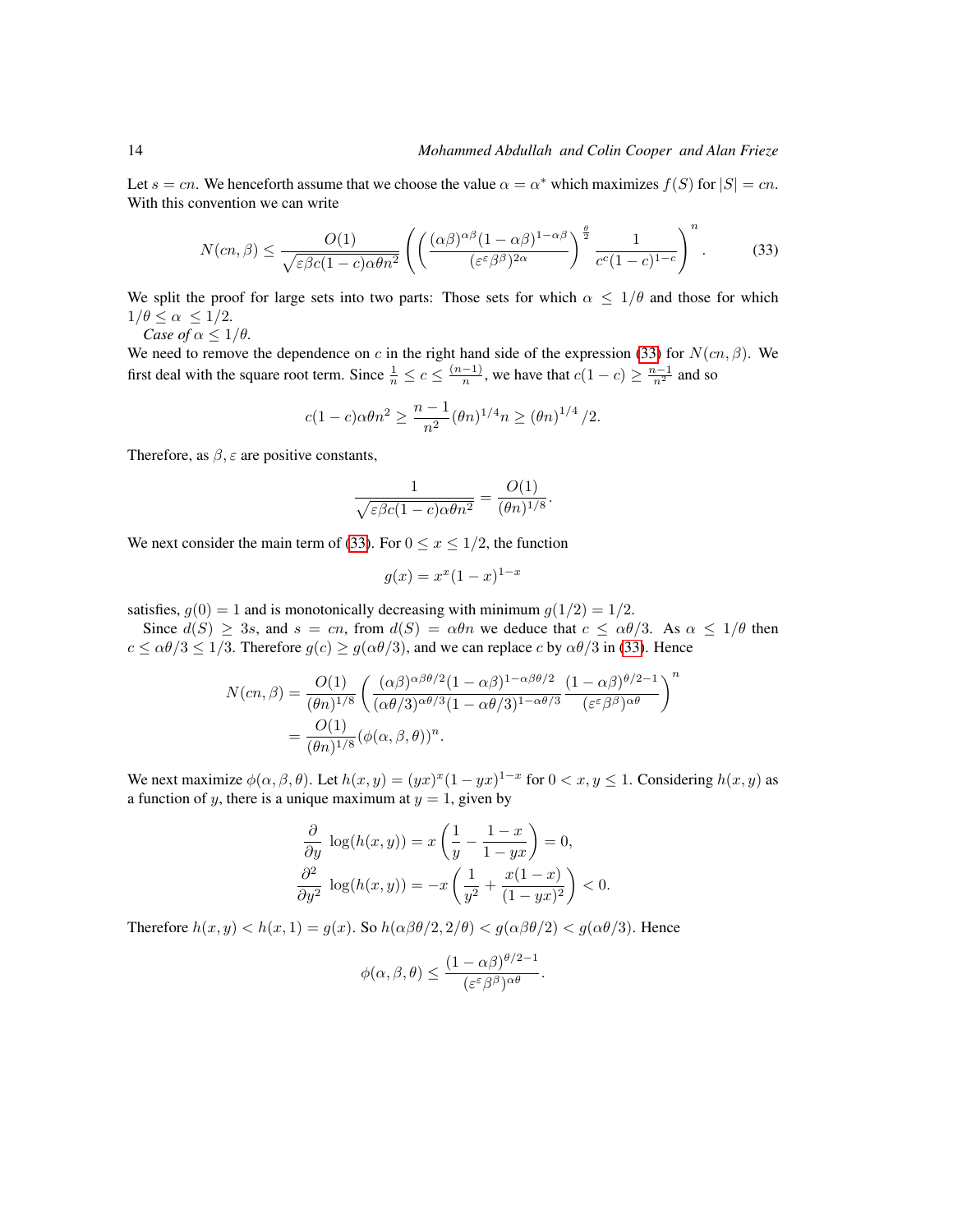We prove below, that

<span id="page-14-0"></span>
$$
\frac{\partial}{\partial \theta} \left\{ \frac{(1 - \alpha \beta)^{\theta/2 - 1}}{(\varepsilon^{\varepsilon} \beta^{\beta})^{\alpha \theta}} \right\} < 0. \tag{34}
$$

Since  $\theta \ge \delta \ge 3$ , we have that

$$
\frac{(1-\alpha\beta)^{\theta/2-1}}{(\varepsilon^{\varepsilon}\beta^{\beta})^{\alpha\theta}}\leq \frac{e^{-\alpha\beta/2}}{(\varepsilon^{\varepsilon}\beta^{\beta})^{3\alpha}}\leq \lambda^{\alpha},
$$

where  $\lambda < 0.7$ , provided  $\beta \ge 0.99$ .

Now since  $\alpha \theta n \geq (\theta n)^{1/4}$  for large sets, and  $\theta \leq n^{1/4}$  by conditions of the lemma, we have that  $\alpha n \geq n^{1/16}$ . Thus

$$
N(cn, \beta) = \frac{O(1)}{(\theta n)^{1/8}} (\phi(\alpha, \beta, \theta))^n
$$

$$
= O(\lambda^{n^{1/16}}).
$$

As  $s = cn$  can take at most n values we have that  $\sum N(cn, \beta) = O(n\lambda^{n^{1/16}})$ . Proof of  $(34)$ .

$$
\frac{\partial}{\partial \theta} \left\{ \frac{(1 - \alpha \beta)^{\theta/2 - 1}}{(\varepsilon^{\varepsilon} \beta^{\beta})^{\alpha \theta}} \right\} = \frac{1}{1 - \alpha \beta} \left( \frac{(1 - \alpha \beta)^{\frac{1}{2}}}{(\varepsilon^{\varepsilon} \beta^{\beta})^{\alpha}} \right)^{\theta} \log \left( \frac{(1 - \alpha \beta)^{\frac{1}{2}}}{(\varepsilon^{\varepsilon} \beta^{\beta})^{\alpha}} \right).
$$

Let

<span id="page-14-1"></span>
$$
f(\alpha, \beta) = \frac{(1 - \alpha \beta)}{(\varepsilon^{\varepsilon} \beta^{\beta})^{2\alpha}}.
$$

When  $\alpha = 0$ ,  $f(\alpha, \beta) = 1$ . We prove that, for  $\beta \ge 0.99$ ,  $f(\alpha, \beta) < 1$  for  $\alpha > 0$ , which will establish the result. Note that

$$
\frac{\partial}{\partial \alpha} f(\alpha, \beta) = \frac{-1}{(\varepsilon^{\varepsilon} \beta^{\beta})^{2\alpha}} \left( \beta + (1 - \alpha \beta) \log(\varepsilon^{\varepsilon} \beta^{\beta})^{2} \right). \tag{35}
$$

Consider

$$
\frac{d}{d\beta} \left\{ \log(\varepsilon^{\varepsilon} \beta^{\beta})^2 + \beta \right\} \equiv \frac{d}{d\beta} \left\{ \log((1 - \beta)^{1 - \beta} \beta^{\beta})^2 + \beta \right\}
$$

$$
= 2 \log \left( \frac{\beta}{1 - \beta} \right) + 1.
$$

For  $\beta > \frac{1}{2}$ , the last line above is positive, and thus  $\log(\varepsilon^{\varepsilon} \beta^{\beta})^2 > -\beta$ . It follows that [\(35\)](#page-14-1) is negative, as required.

*Case of*  $1/\theta \leq \alpha \leq 1/2$ *.* 

Continuing to evaluate  $N(s, \beta)$  as before, and referring to  $f(S)$  as given by the right hand side term of [\(32\)](#page-12-3), let

$$
A(\alpha) = \frac{(\alpha \beta)^{\alpha \beta} (1 - \alpha \beta)^{1 - \alpha \beta}}{(\varepsilon^{\varepsilon} \beta^{\beta})^{2\alpha}}.
$$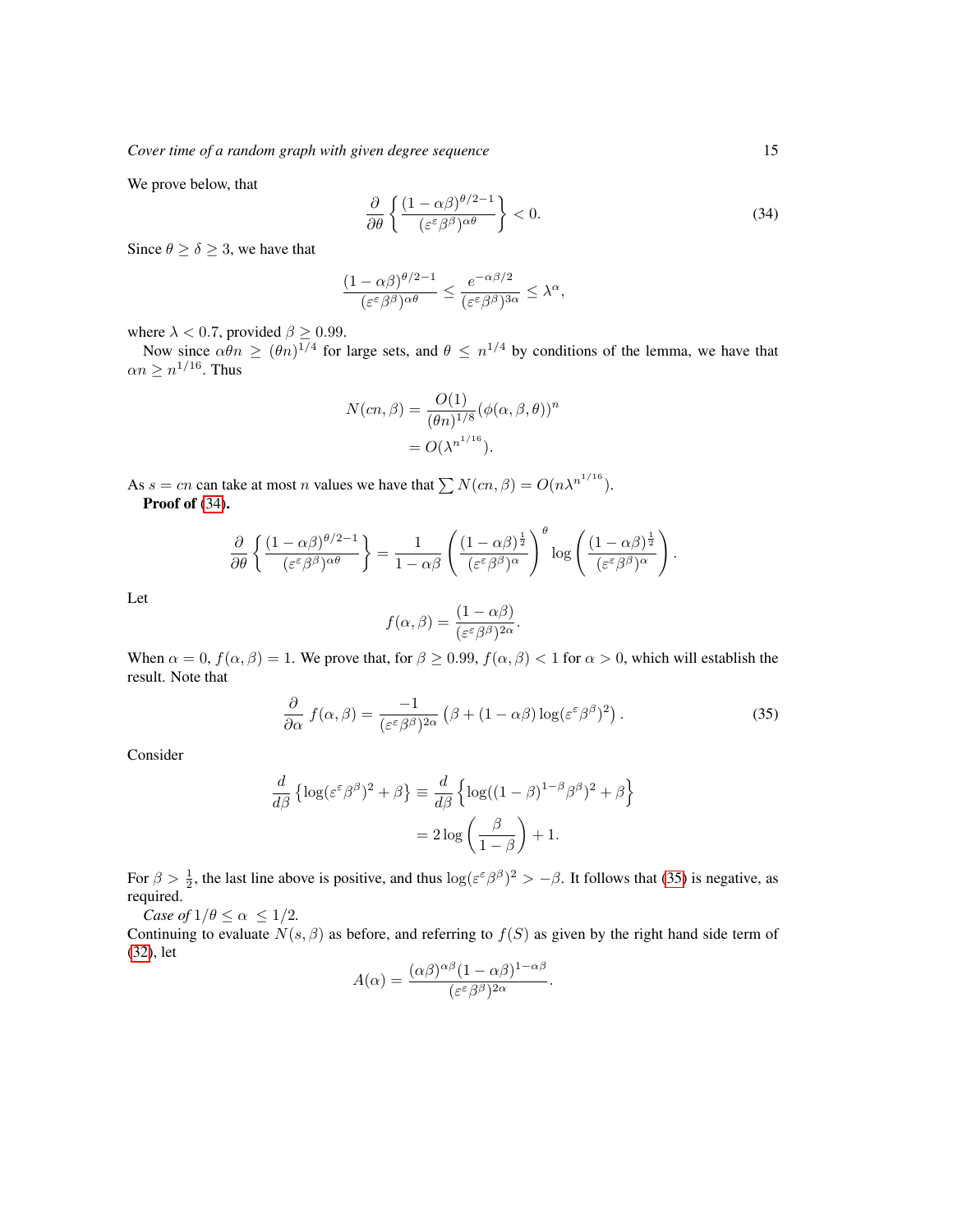Thus

$$
\log(A(\alpha)) = (\alpha \beta) \log((\alpha \beta)) + (1 - \alpha \beta) \log(1 - \alpha \beta) - 2\alpha \log(\varepsilon^{\varepsilon} \beta^{\beta}),
$$
  

$$
\frac{\partial}{\partial \alpha} \log(A(\alpha)) = \beta \log(\alpha \beta) - \beta \log(1 - \alpha \beta) - 2 \log(\varepsilon^{\varepsilon} \beta^{\beta}).
$$

Setting  $\frac{\partial}{\partial \alpha} \log(A(\alpha)) = 0$  gives

$$
\alpha = \frac{\varepsilon^{2\varepsilon/\beta}\beta}{1 + \varepsilon^{2\varepsilon/\beta}\beta^2}.
$$

Let  $\alpha_0$  be the solution to this when  $\beta = 0.99$ . Thus  $\alpha_0 \approx 0.477$ . Also,

$$
\frac{\partial^2}{\partial \alpha^2} \log(A(\alpha)) = \beta \left( \frac{1}{\alpha} + \frac{\beta}{1 - \alpha \beta} \right) > 0
$$

hence the stationary point  $\alpha_0$  is a minima. As  $\theta \ge 3$  and by inspection,  $A(0.5) < A(1/3)$  then  $A(\alpha_0) \le$  $A(1/\theta)$ . We can use  $\alpha^* = 1/\theta$  as the value of  $\alpha$  maximizing  $A(\alpha)$  in the range  $1/\theta \leq \alpha \leq 1/2$ . It follows that

$$
\sum_{\substack{S_{Large} \\ \alpha \ge 1/\theta}} f(S) = \left(\frac{1}{\sqrt{\theta n}}\right) 2^n (A(1/\theta))^{\frac{\theta n}{2}}
$$

$$
= O(1) 2^n \left(\frac{(\beta/\theta)^{\frac{\beta}{2}} (1 - \beta/\theta)^{\frac{1}{2}(\theta - \beta)}}{\varepsilon^{\varepsilon} \beta^{\beta}}\right)^n.
$$

Let

$$
T(\theta) = \left(\frac{\beta}{\theta}\right)^{\beta} \left(1 - \frac{\beta}{\theta}\right)^{\theta - \beta},
$$

then

$$
\frac{\partial}{\partial \theta} \log(T(\theta)) = \log \left( \frac{\theta - \beta}{\theta} \right).
$$

Thus  $T(\theta)$  is monotone decreasing in  $\theta$ , and so  $T(\theta) \leq T(3)$ . Finally

$$
\sum N(s,\beta) \le O(n)2^n \left( \frac{(\beta/3)^{\frac{\beta}{2}} (1 - \beta/3)^{\frac{1}{2}(3-\beta)}}{\varepsilon^{\varepsilon} \beta^{\beta}} \right)^n
$$
  
=  $O(n (0.8)^n).$ 

This completes the proof of the lemma.  $\Box$ 

### *Proof of Lemma [8](#page-7-1)*

For convenience, we restate the lemma.

**Lemma 11** Let  $W_v^*$  denote the walk on  $\Gamma_v$  starting at  $v$  with  $\Gamma_v^{\circ}$  made into absorbing states. Let  $R_v^* = \sum_{t=0}^{\infty} r_t^*$  where  $r_t^*$  is the probability that  $W_v^*$  is at vertex  $v$  at time  $t$ . There exists *such that*

$$
R_v = R_v^* + O(\zeta^\omega).
$$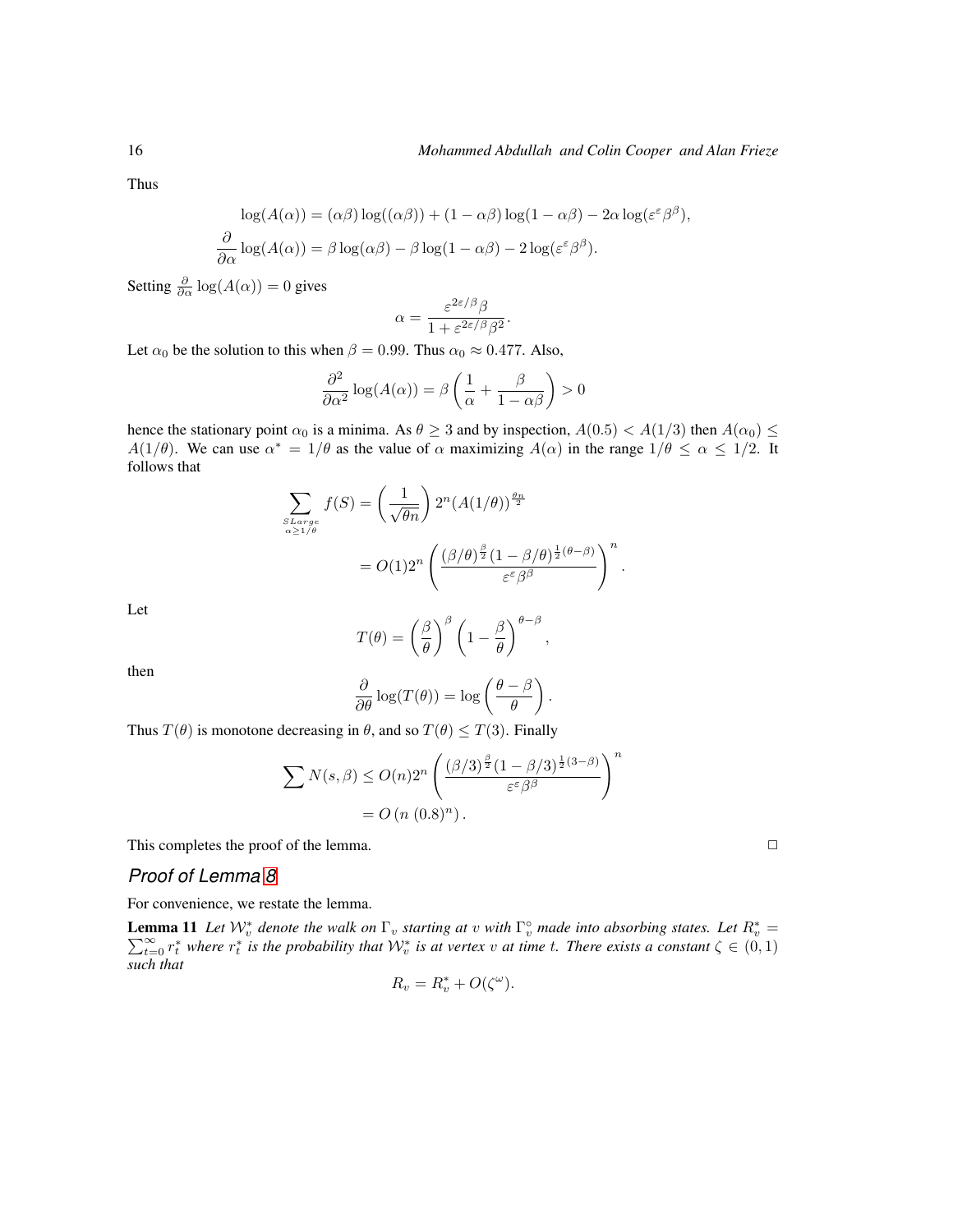**Proof** We bound  $|R_v - R_v^*|$  by using

$$
R_v - R_v^* = \left(\sum_{t=0}^{\omega} r_t - r_t^*\right) + \left(\sum_{t=\omega+1}^T r_t - r_t^*\right) - \sum_{t=T+1}^{\infty} r_t^*.
$$
 (36)

*Case*  $t \leq \omega$ . When a particle starting from v is absorbed at  $\Gamma_v^{\circ}$ , this is either at at distance  $\omega$ , or by a heavy vertex u at distance less than  $\omega$  from v. In the case of a heavy vertex u, by the light cycle condition, there are at most two light paths back to v from u of length at most  $\omega$ . All other paths of length at most  $\omega$  go via other heavy vertices. Hence if a particle is at u, with probability at most  $2/\ell$  it will enter a light path to v. Thus the probability of reaching v in time  $\omega$  after having landed on a heavy vertex of  $\Gamma_v^{\circ}$  is at most  $O(\omega/\ell) = o(\zeta^{\omega})$ . In the alternative case that absorption is at distance  $\omega$  from v, then for  $t < \omega$ ,  $r_t^* = r_t$ . Thus we can write

<span id="page-16-3"></span>
$$
\left(\sum_{t=0}^{\omega} r_t - r_t^*\right) = o(\zeta^{\omega}).\tag{37}
$$

*Case*  $\omega + 1 \le t \le T$ . Using [\(6\)](#page-3-3) with  $x = u = v$  and  $\zeta = (1 - \Phi^2/2) < 1$ , we have for  $t \ge \omega$ , that  $r_t = \pi_v + O(\zeta^t)$ . Since  $\Delta = O(n^a)$ ,  $a < 1$ , we have  $T\pi_v = o(\zeta^{\omega})$  and so

<span id="page-16-2"></span>
$$
\sum_{t=\omega+1}^{T} |r_t - r_t^*| = \sum_{t=\omega+1}^{T} r_t \le \sum_{t=\omega+1}^{T} (\pi_v + \zeta^t) = O(\zeta^{\omega}).
$$
\n(38)

*Case*  $t \geq T + 1$ . It remains to estimate  $\sum_{t=T+1}^{\infty} r_t^*$ . We upper bound  $r_t^*$  by a probability  $\sigma_t$  as follows. Assume first that  $\Gamma_v$  is a tree. Consider an unbiased random walk  $X_0^{(b)}, X_1^{(b)}, \ldots$  starting at  $|b| < a \le \omega$ on the infinite line  $(..., -a, ..., -1, 0, 1, ..., a, ...)$ .  $X_m^{(b)}$  is the sum of m independent  $\pm 1$  random variables. The central limit theorem implies that there exists a constant  $c > 0$  such that

<span id="page-16-1"></span><span id="page-16-0"></span>
$$
\Pr(|X_{ca}^{(0)}| < a) \le e^{-1/2}.\tag{39}
$$

Now for any t and b with  $|b| < a$ , we have

$$
\mathbf{Pr}(|X_{\tau}^{(b)}| < a, \tau = 0, \dots, t) \leq \mathbf{Pr}(|X_{\tau}^{(0)}| < a, \tau = 0, \dots, t) \tag{40}
$$

which is justified with the following game: We have two walks,  $A$  and  $B$  coupled to each other, with  $A$ starting at position 0 and B at position b, which, w.l.o.g, we shall assume is positive. The walk is a simple random walk which comes to a halt when either of the walks hits an absorbing state (that being,  $-a$  or a). Since they are coupled, B will win iff they drift  $(a - b)$  to the right from 0 and A will win iff they drift  $-a$  to the left from 0. Given the symmetry of the walk, B has a higher chance of winning.

For  $t > T$ , we define  $\sigma_t$  by

<span id="page-16-4"></span>
$$
\sigma_t = \Pr(|X_\tau^{(0)}| < a, \tau = 0, 1, \dots, t) \le \left(e^{-1/2}\right)^{\lfloor t/(ca^2) \rfloor}.\tag{41}
$$

The paths from v to  $\Gamma_v^{\circ}$  in the tree satisfy  $a \leq \omega$ , and so

$$
\sum_{t=T+1}^{\infty} \sigma_t \le \sum_{t=T+1}^{\infty} e^{-t/(3c\omega^2)} \le \frac{e^{-T/(3c\omega^2)}}{1 - e^{-1/(3c\omega^2)}} = O(\omega^2 e^{-\Theta(\frac{\log n}{\omega^2})}) = O(\zeta^{\omega})
$$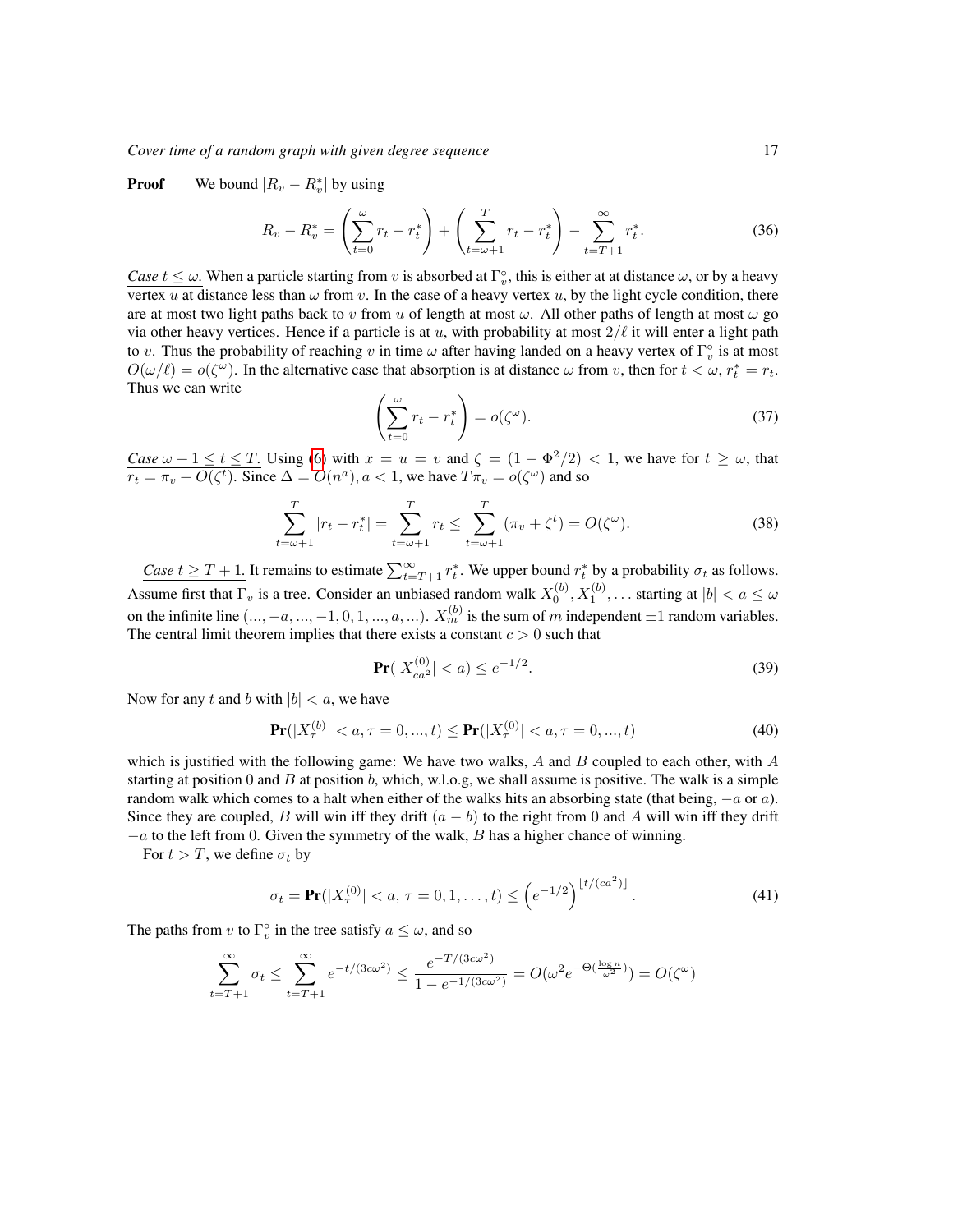We now turn to the case where  $\Gamma_v$  contains a unique light cycle C. Let x be the furthest vertex of C from v in  $\Gamma_v$ . This is the only possible place where the random walk is more likely to get closer to v at the next step. We can see this by considering the breadth first construction of  $\Gamma_v$ . Thus we can compare our walk with random walk on  $[-a, a]$  where there is a unique value  $x < a$  such that only at  $\pm x$  is the walk more likely to move towards the origin and even then this probability is at most 2/3. Using results [\(39\)](#page-16-0), [\(40\)](#page-16-1) for the unbiased walk on the line, we have

$$
\Pr(\exists \tau \le ca^2 : |X_{\tau}^{(b)}| \ge x) \ge 1 - e^{-1/2}.
$$

The probability the particle walks from x to a without returning to the cycle is at least  $1/3(a - x)$ . Thus

$$
\Pr(\exists \tau \le ca^2 : |X_{\tau+a-x}^{(b)}| \ge a) \ge (1 - e^{-1/2})/3a \ge \frac{13}{100a},
$$

and so

<span id="page-17-1"></span>
$$
\sigma_t = \mathbf{Pr}(|X_\tau^{(0)}| < a, \tau = 0, 1, \dots, t) \le (1 - 13/(100a))^{t/(2ca^2)} \le e^{-t/(20ca^3)}.\tag{42}
$$

As  $a \leq \omega$ ,

$$
\sum_{t=T+1}^{\infty} \sigma_t \le \sum_{t=T+1}^{\infty} e^{-t/(20c\omega^3)} \le \frac{e^{-T/(20c\omega^3)}}{1 - e^{-1/(20c\omega^3)}} = O\left(\omega^3 e^{-O\left(\frac{\log n}{\omega^3}\right)}\right) = O(\zeta^{\omega})
$$

### *Condition (a) of Lemma [2](#page-3-4)*

**Lemma 12** *There exists a constant*  $\psi > 0$  *such that for*  $|z| \leq 1 + \lambda$ ,  $|R_T(z)| \geq \psi$ *.* 

**Proof** As in Lemma [8,](#page-7-1) we consider the walk  $W_v^*$  on  $\Gamma_v$ , starting from v, and with absorption at  $\Gamma_v^{\circ}$ . For this walk, let  $\beta_t$  be the probability of a first return to v at step t, and let  $r_t^*$  be the probability of a return to  $v$  at step  $t$ .

Let  $\beta(z) = \sum_{t=1}^{T} \beta_t z^t$ , let  $\alpha(z) = 1/(1 - \beta(z))$ , and write  $\alpha(z) = \sum_{t=0}^{\infty} \alpha_t z^t$ . Thus  $\alpha_t$  is the probability of a return to v at time t for a walk  $\mathcal{W}_v^{\dagger}$ , all of whose excursions from v are length at most T. Observe that  $\alpha_t \leq r_t^* \leq r_t$ . We shall prove below that the radius of convergence of  $\alpha(z)$  is at least  $1 + \Omega(1/\omega^3)$ .

We can write

<span id="page-17-0"></span>
$$
R_T(z) = \alpha(z) + Q(z)
$$
  
= 
$$
\frac{1}{1 - \beta(z)} + Q(z),
$$
 (43)

where  $Q(z) = Q_1(z) + Q_2(z)$ , and

$$
Q_1(z) = \sum_{t=0}^T (r_t - \alpha_t) z^t
$$
  

$$
Q_2(z) = -\sum_{t=T+1}^\infty \alpha_t z^t.
$$